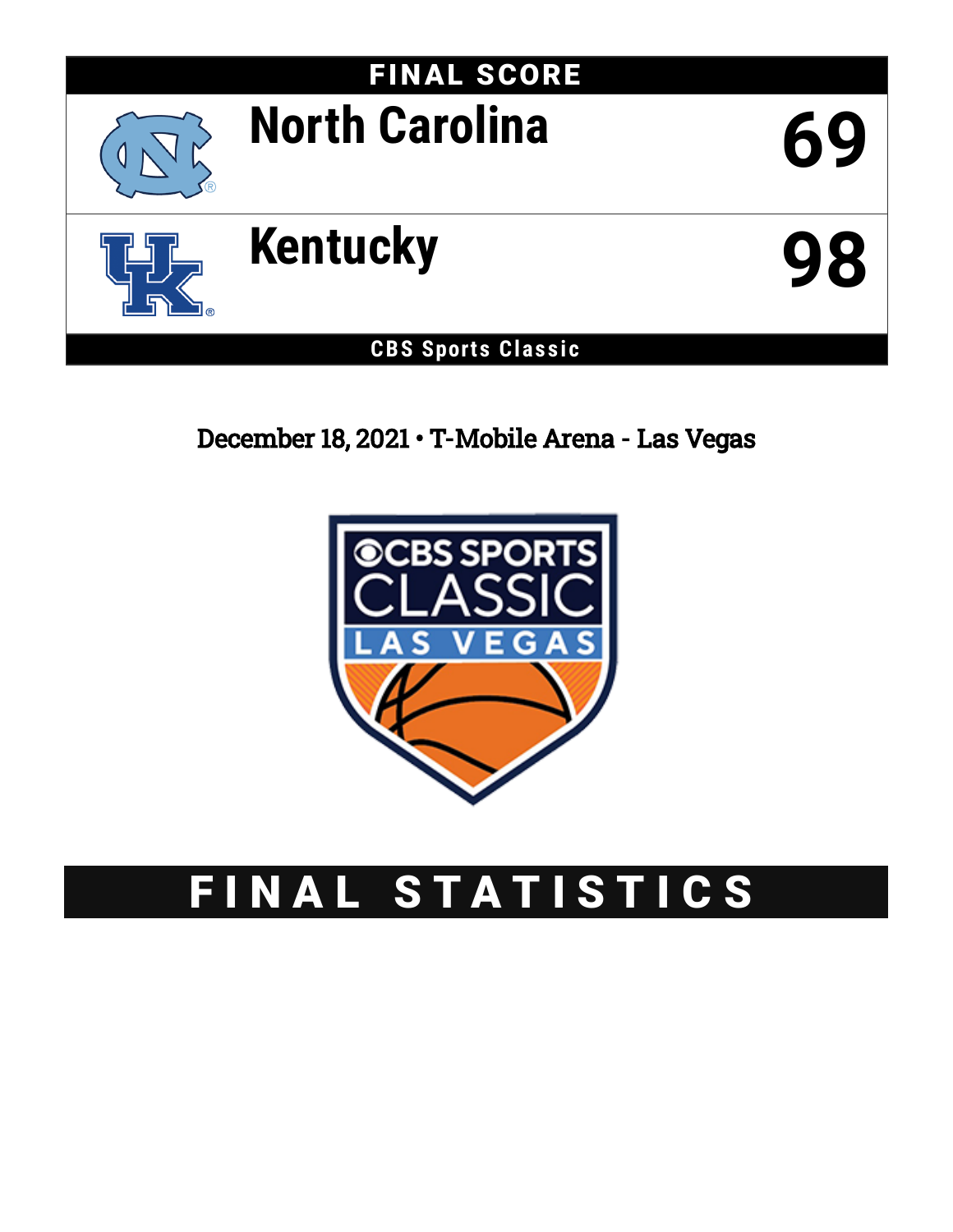### **Official Box Score North Carolina vs Kentucky Game Totals -- Final Statistics December 18, 2021 at T-Mobile Arena - Las Vegas**



## **North Carolina 69**

| No. | Player                 | S | Pts      | FG       | 3FG      | FT        | 0R             | DR.            | TR             | PF            | A              | TO             | <b>B</b> lk | Stl      | Min | $+/-$ |
|-----|------------------------|---|----------|----------|----------|-----------|----------------|----------------|----------------|---------------|----------------|----------------|-------------|----------|-----|-------|
| 01  | <b>BLACK, LEAKY</b>    | G | 2        | $1 - 4$  | $0 - 2$  | $0-0$     | 0              | ٠              |                | 0             |                | 0              | 0           | 0        | 27  | $-15$ |
| 02  | LOVE, CALEB            | G | 8        | $2 - 8$  | $0 - 2$  | $4 - 4$   | 0              | $\overline{2}$ | 2              | 2             | 0              | 4              | $\Omega$    | 0        | 28  | $-30$ |
| 04  | DAVIS, RJ              | G | 10       | $3 - 8$  | $0 - 3$  | $4-6$     | 0              | 1              | 1              | 1             | 3              | 2              | 0           | 1        | 30  | $-15$ |
| 05  | <b>BACOT, ARMANDO</b>  | F | 22       | $8 - 13$ | $0 - 0$  | $6-9$     | $\overline{2}$ | 8              | 10             | 4             | $\overline{2}$ | $\mathcal{P}$  |             | 0        | 31  | $-27$ |
| 13  | <b>GARCIA, DAWSON</b>  | F | 6        | $2 - 6$  | $0 - 1$  | $2 - 3$   | 2              | 3              | 5              | 3             | 0              |                | 0           | 0        | 22  | $-32$ |
| 00  | <b>HARRIS, ANTHONY</b> | G | 6        | $2 - 3$  | $0 - 0$  | $2 - 2$   | 0              | 1              | 1              | $\mathcal{P}$ |                | $\overline{2}$ | $\Omega$    | $\Omega$ | 16  | $-13$ |
| 03  | STYLES, DONTREZ        | F | 2        | $0 - 0$  | $0 - 0$  | $2 - 2$   | 0              | 2              | $\overline{2}$ | $\Omega$      | 0              | 0              |             | 0        | 7   | -1    |
| 11  | DUNN, D'MARCO          | G | 4        | $2 - 4$  | $0 - 1$  | $0 - 0$   | 0              | $\Omega$       | $\mathbf{0}$   | $\Omega$      | 0              | $\Omega$       | $\Omega$    | 1        | 9   | 0     |
| 22  | <b>MCKOY, JUSTIN</b>   | F | 2        | $0 - 0$  | $0 - 0$  | $2 - 2$   | 0              | 2              | 2              |               |                | $\Omega$       |             | 1        | 7   | -1    |
| 24  | <b>WALTON, KERWIN</b>  | G | $\Omega$ | $0 - 1$  | $0 - 1$  | $0 - 0$   | $\Omega$       | $\Omega$       | $\Omega$       | 0             |                | 1              | 0           | $\Omega$ | 8   | -8    |
| 45  | MANEK, BRADY           | F |          | $3-6$    | $1 - 3$  | $0-0$     | 0              | $\Omega$       | $\mathbf{0}$   | $\Omega$      | 0              | 0              | 0           | 1        | 16  | $-3$  |
|     | <b>TEAM</b>            |   |          |          |          |           | 2              | 0              | $\overline{2}$ | $\Omega$      |                | 0              |             |          |     |       |
|     | <b>TOTALS</b>          |   |          | 69 23-53 | $1 - 13$ | $22 - 28$ | 6              | 20             | 26             | 13            | 9              | $12 \,$        | 3           | 4        | 200 |       |
|     |                        |   |          |          |          |           |                |                |                |               |                |                |             |          |     |       |

| <b>Shooting By Period</b><br>Period | FG        | FG%   | 3FG      | 3FG%   | FT.       | FT%   | Deadball Rebounds: 3,0<br>Last $FG: 2nd-00:04$            |
|-------------------------------------|-----------|-------|----------|--------|-----------|-------|-----------------------------------------------------------|
| 1st Half                            | $10 - 27$ | 37%   | 0-6      | $00\%$ | $9 - 11$  | 82%   | Biggest Run: 6-0                                          |
| 2nd Half                            | $13 - 26$ | 50%   | $1 - 7$  | 14%    | $13 - 17$ | 76%   | Largest lead: By 2 at 1st-18:24<br>Technical Fouls: None. |
| Game                                | 23-53     | 43.4% | $1 - 13$ | 07.7%  | $22 - 28$ | 78.6% |                                                           |

# **Kentucky 98**

| No. | Player                      | S | Pts      | FG        | 3FG      | FT        | 0R             | DR       | TR           | PF             | A            | TO       | Blk          | Stl      | Min | $+/-$ |
|-----|-----------------------------|---|----------|-----------|----------|-----------|----------------|----------|--------------|----------------|--------------|----------|--------------|----------|-----|-------|
| 02  | <b>WHEELER, SAHVIR</b>      | G | 26       | $12 - 15$ | $0-0$    | $2 - 2$   | 2              |          | 3            | 3              | 8            | 2        | $\Omega$     | 4        | 32  | 26    |
| 03  | <b>WASHINGTON JR., TYTY</b> | G | 9        | $4-9$     | $1 - 3$  | $0 - 0$   | 2              | 2        | 4            |                | 4            |          | 0            | 2        | 20  | 19    |
| 12  | <b>BROOKS JR., KEION</b>    | F | 10       | $5 - 10$  | $0 - 0$  | $0-0$     | 2              | 1        | 3            | 2              | 0            | 0        | 0            | 0        | 18  | 17    |
| 31  | <b>GRADY, KELLAN</b>        | G | 18       | $6 - 8$   | $5 - 7$  | $1 - 2$   | $\mathbf{0}$   | 6        | 6            |                | 1            | 1        | 0            | 0        | 31  | 25    |
| 34  | <b>TSHIEBWE, OSCAR</b>      | F | 16       | $7 - 12$  | $0 - 0$  | $2 - 3$   | 4              | 8        | 12           | 4              | 1            | 2        | 0            | 0        | 22  | 33    |
| 00  | <b>TOPPIN, JACOB</b>        | F |          | $2 - 4$   | $0 - 0$  | $3 - 4$   | $\overline{2}$ | 3        | 5            | 0              | 3            | 0        | $\mathbf{0}$ | 0        | 20  | 17    |
| 04  | <b>COLLINS, DAIMION</b>     | F | $\Omega$ | $0 - 3$   | $0 - 0$  | $0-0$     | 1              | 0        | 1            | 1              | 0            | 2        |              |          | 5   | $-2$  |
| 10  | MINTZ, DAVION               | G | 6        | $1 - 7$   | $1 - 4$  | $3 - 4$   | 1.             | 0        | 1.           | $\overline{2}$ | 2            | 0        | 0            | 0        | 26  | 23    |
| 14  | CANADA, BRENNAN             | F | 0        | $0 - 0$   | $0 - 0$  | $0-0$     | $\mathbf{0}$   | 0        | 0            | 0              | 0            | 0        | 0            | 0        |     | $-4$  |
| 20  | PAYNE, ZAN                  | F | $\Omega$ | $0 - 0$   | $0 - 0$  | $0 - 0$   | $\Omega$       | $\Omega$ | $\Omega$     | 1              | $\Omega$     | $\Omega$ | $\Omega$     | $\Omega$ | 1   | $-4$  |
| 23  | <b>HOPKINS, BRYCE</b>       | F | 5.       | $2 - 3$   | $1 - 1$  | $0-0$     | $\Omega$       | 2        | 2            | $\mathcal{P}$  | $\Omega$     | 0        | 0            |          | 10  | 2     |
| 25  | <b>WATKINS, KAREEM</b>      | G | $\Omega$ | $0 - 0$   | $0 - 0$  | $0 - 0$   | $\Omega$       | 0        | $\mathbf{0}$ | 0              | $\mathbf{0}$ | $\Omega$ | $\Omega$     | 0        | 1   | $-4$  |
| 55  | <b>WARE, LANCE</b>          | F |          | $0 - 1$   | $0 - 0$  | $1 - 2$   | 2              | 2        | 4            | 4              | 1            |          |              | 0        | 14  | $-3$  |
|     | <b>TEAM</b>                 |   |          |           |          |           | 1              | 2        | 3            | 0              |              | 0        |              |          |     |       |
|     | <b>TOTALS</b>               |   |          | 98 39-72  | $8 - 15$ | $12 - 17$ | 17             | 27       | 44           | 21             | 20           | 9        | $\mathbf{2}$ | 8        | 200 |       |

| Game                                | $39 - 72$ | 54.2% | $8 - 15$ | 53.3% | 12-17 | 70.6% |
|-------------------------------------|-----------|-------|----------|-------|-------|-------|
| 2nd Half                            | 24 36     | 67%   | 5-8      | 63%   | $5-8$ | 63%   |
| 1st Half                            | 15-36     | 42%   | 3-7      | 43%   | 7-9   | 78%   |
| <b>Shooting By Period</b><br>Period | FG        | FG%   | 3FG      | 3FG%  | FТ    | FT%   |

*Deadball Rebounds:* 1,0 *Last FG:* 2nd-01:20 *Biggest Run:* 10-0 *Largest lead:* By 35 at 2nd-01:20 *Technical Fouls:* None.

| Game Notes:                                                          | <b>Score</b>                             | 1st | 2 <sub>nd</sub> | TOT | <b>Points</b>     | <b>UNC</b>     | <b>KEN</b>     |
|----------------------------------------------------------------------|------------------------------------------|-----|-----------------|-----|-------------------|----------------|----------------|
| Officials: Terry Wymer, Roger Ayers, Eric Curry<br>Attendance: 12117 | UNC                                      | 29  | 40              | 69  | In the Paint      | 36             | 54             |
|                                                                      | <b>KEN</b>                               | 40  | 58              | 98  | Off Turns         | 14             | 22             |
| Start Time: 05:41 PM ET                                              |                                          |     |                 |     | 2nd Chance        |                | 15             |
| End Time: 07:44 PM ET<br>Game Duration: 2:03                         | UNC led for 0:14. KEN led for 38:10.     |     |                 |     | <b>Fast Break</b> |                | 14             |
| Neutral Court:                                                       | Game was tied for 1:36.<br>Times tied: 1 |     | Lead Changes: 1 |     | Bench             | 21             | 19             |
|                                                                      |                                          |     |                 |     | Per Poss          | 0.986<br>34/70 | 1.400<br>45/70 |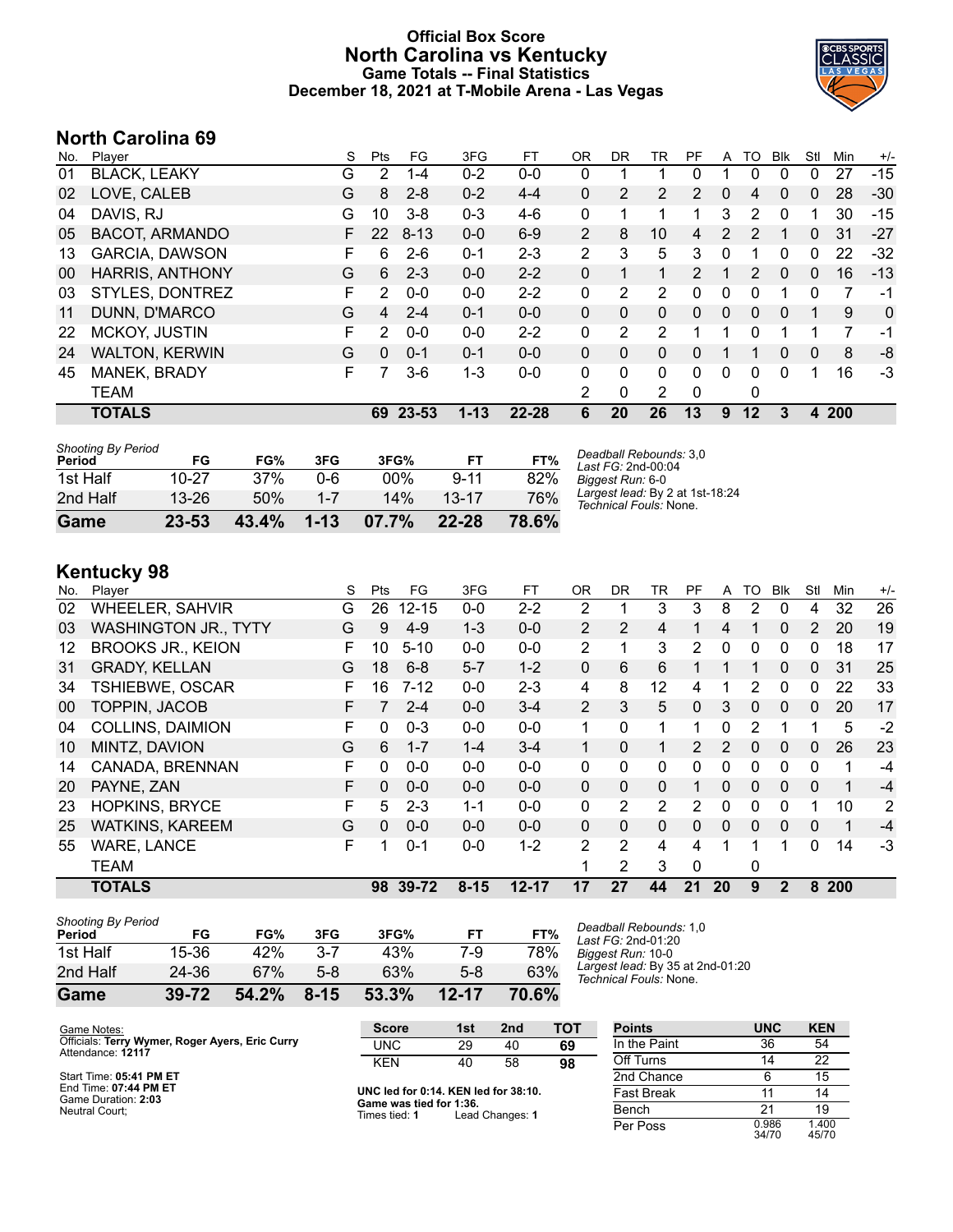#### **Official Box Score North Carolina vs Kentucky First Half Statistics Only December 18, 2021 at T-Mobile Arena - Las Vegas**



# **North Carolina 29**

| No. | Player                 | S  | <b>Pts</b> | <b>FG</b> | 3FG     | <b>FT</b> | <b>OR</b>    | <b>DR</b>    | <b>TR</b>      | <b>PF</b>      | A        | <b>TO</b> | <b>Blk</b>   | Stl          | Min          | $+/-$          |
|-----|------------------------|----|------------|-----------|---------|-----------|--------------|--------------|----------------|----------------|----------|-----------|--------------|--------------|--------------|----------------|
| 01  | <b>BLACK, LEAKY</b>    | G  | 2          | $1 - 3$   | $0 - 1$ | $0-0$     | 0            |              |                | 0              |          | 0         | 0            | 0            | 17           | $-7$           |
| 02  | LOVE, CALEB            | G  | $\Omega$   | $0 - 5$   | $0 - 1$ | $0 - 0$   | 0            | 2            | $\overline{2}$ | $\mathcal{P}$  | 0        |           | $\mathbf{0}$ | $\mathbf{0}$ | 16           | $-12$          |
| 04  | DAVIS, RJ              | G  | 4          | $1 - 4$   | $0 - 2$ | $2 - 2$   | 0            | 0            | 0              |                |          | 2         | 0            |              | 16           | -5             |
| 05  | <b>BACOT, ARMANDO</b>  | F. | 17         | $6 - 8$   | $0 - 0$ | $5 - 7$   | $\mathbf{1}$ | 5            | 6              | $\overline{2}$ |          | 0         | $\Omega$     | 0            | 17           | -9             |
| 13  | <b>GARCIA, DAWSON</b>  | F  | 4          | $1 - 3$   | $0 - 0$ | $2 - 2$   | 1            | 3            | 4              | 2              | $\Omega$ | 1         | $\Omega$     | 0            | 15           | -16            |
| 00  | <b>HARRIS, ANTHONY</b> | G  | $\Omega$   | $0 - 0$   | $0 - 0$ | $0 - 0$   | 0            | $\Omega$     | 0              | 0              |          | 0         | $\mathbf{0}$ | 0            | 6            | $-7$           |
| 03  | STYLES, DONTREZ        | F  | 0          | $0 - 0$   | $0 - 0$ | $0 - 0$   | 0            | 0            | 0              | 0              | 0        | 0         | $\Omega$     | 0            | 0            | 0              |
| 11  | DUNN, D'MARCO          | G  | $\Omega$   | $0 - 0$   | $0 - 0$ | $0 - 0$   | $\Omega$     | $\mathbf{0}$ | $\Omega$       | 0              | $\Omega$ | $\Omega$  | $\mathbf{0}$ | 0            | 3            | $\overline{2}$ |
| 22  | MCKOY, JUSTIN          | F  | 0          | $0 - 0$   | $0 - 0$ | $0 - 0$   | 0            | 0            | 0              | 0              | 0        | 0         | $\Omega$     | 0            | $\mathbf{0}$ | 0              |
| 24  | <b>WALTON, KERWIN</b>  | G  | $\Omega$   | $0 - 0$   | $0 - 0$ | $0 - 0$   | 0            | $\Omega$     | 0              | 0              | 0        | 1         | $\Omega$     | $\mathbf{0}$ | 3            | $-4$           |
| 45  | MANEK, BRADY           | F  | 2          | $1 - 4$   | $0 - 2$ | $0 - 0$   | 0            | 0            | 0              | 0              | 0        | 0         | $\Omega$     | 1            | 8            | 3              |
|     | <b>TEAM</b>            |    |            |           |         |           | 1            | 0            | 1              | 0              |          | 0         |              |              |              |                |
|     | <b>TOTALS</b>          |    | 29         | $10 - 27$ | $0 - 6$ | $9 - 11$  | 3            | 11           | 14             | 7              | 4        | 5         | $\bf{0}$     | $\mathbf{2}$ | 100          |                |

| <b>Shooting By Period</b><br>Period | FG        | FG%   | 3FG      | 3FG%     | FT.       | FT%   | Deadball Rebounds: 3,0<br>Last FG Half: UNC 2nd-00:04 |
|-------------------------------------|-----------|-------|----------|----------|-----------|-------|-------------------------------------------------------|
| 1st Half                            | 10-27     | 37%   | በ-6      | 00%      | $Q - 11$  | 82%   |                                                       |
| Game                                | $23 - 53$ | 43.4% | $1 - 13$ | $07.7\%$ | $22 - 28$ | 78.6% |                                                       |

# **Kentucky 40**

| No. | Player                      | S | <b>Pts</b>     | FG       | 3FG     | <b>FT</b> | <b>OR</b>      | <b>DR</b>    | <b>TR</b>    | PF            | A        | <b>TO</b> | <b>Blk</b>   | Stl      | Min          | $+/-$          |
|-----|-----------------------------|---|----------------|----------|---------|-----------|----------------|--------------|--------------|---------------|----------|-----------|--------------|----------|--------------|----------------|
| 02  | <b>WHEELER, SAHVIR</b>      | G | 14             | $7 - 10$ | $0-0$   | $0 - 0$   | 1              |              | 2            |               |          | 2         | 0            | 3        | 16           | 8              |
| 03  | <b>WASHINGTON JR., TYTY</b> | G | $\overline{7}$ | $3 - 7$  | $1 - 2$ | $0 - 0$   | $\overline{2}$ |              | 3            |               |          |           | 0            | 0        | 14           | 9              |
| 12  | <b>BROOKS JR., KEION</b>    | F | 2              | $1 - 5$  | $0 - 0$ | $0 - 0$   | 0              |              |              |               | 0        | 0         | $\mathbf{0}$ | 0        | 8            | 4              |
| 31  | <b>GRADY, KELLAN</b>        | G | 3              | $1 - 2$  | $1 - 2$ | $0 - 0$   | $\Omega$       | 2            | 2            | $\Omega$      | 1        | 1         | $\Omega$     | $\Omega$ | 15           | 6              |
| 34  | TSHIEBWE, OSCAR             | F | 3              | $1 - 4$  | $0 - 0$ | $1 - 1$   | 3              | 4            |              | $\mathcal{P}$ | $\Omega$ |           | $\Omega$     | $\Omega$ |              | 11             |
| 00  | <b>TOPPIN, JACOB</b>        | F | 3              | $0 - 2$  | $0 - 0$ | $3 - 4$   | 1              | 2            | 3            | 0             | 3        | 0         | $\mathbf{0}$ | 0        | 12           | 7              |
| 04  | <b>COLLINS, DAIMION</b>     | F | 0              | $0 - 1$  | $0 - 0$ | $0 - 0$   | 1.             | 0            |              |               | 0        | 0         | $\mathbf{0}$ | $\Omega$ | 3            | 3              |
| 10  | MINTZ, DAVION               | G | 5              | $1 - 4$  | $1 - 3$ | $2 - 2$   |                | 0            |              |               | 1        | 0         | $\mathbf{0}$ | $\Omega$ | 11           | 6              |
| 14  | CANADA, BRENNAN             | F | 0              | $0 - 0$  | $0-0$   | $0-0$     | 0              | $\mathbf{0}$ | $\mathbf{0}$ | $\Omega$      | 0        | 0         | $\mathbf{0}$ | 0        | 0            | 0              |
| 20  | PAYNE, ZAN                  | F | 0              | $0 - 0$  | $0 - 0$ | $0 - 0$   | $\Omega$       | $\Omega$     | $\mathbf{0}$ | $\Omega$      | $\Omega$ | 0         | $\mathbf{0}$ | $\Omega$ | $\mathbf{0}$ | $\mathbf{0}$   |
| 23  | <b>HOPKINS, BRYCE</b>       | F | 2              | $1 - 1$  | $0 - 0$ | $0 - 0$   | 0              |              |              |               | $\Omega$ | 0         | 0            |          | 4            | 4              |
| 25  | <b>WATKINS, KAREEM</b>      | G | $\Omega$       | $0-0$    | $0 - 0$ | $0 - 0$   | $\Omega$       | $\Omega$     | $\Omega$     | $\Omega$      | $\Omega$ | $\Omega$  | $\Omega$     | $\Omega$ | $\mathbf{0}$ | $\overline{0}$ |
| 55  | <b>WARE, LANCE</b>          | F |                | $0-0$    | $0 - 0$ | $1 - 2$   | 2              | 2            | 4            | 2             | 0        | 0         |              | 0        | 9            | $-3$           |
|     | <b>TEAM</b>                 |   |                |          |         |           | 0              |              |              | $\Omega$      |          | 0         |              |          |              |                |
|     | <b>TOTALS</b>               |   | 40             | 15-36    | $3 - 7$ | $7-9$     | 11             | 15           | 26           | 10            |          | 5         |              | 4        | 100          |                |

| <b>Shooting By Period</b><br>Period | FG    | FG%   | 3FG      | 3FG%  |           | FT%   | Deadball Rebounds: 1,0<br>Last FG Half: KEN 2nd-01:20 |
|-------------------------------------|-------|-------|----------|-------|-----------|-------|-------------------------------------------------------|
| 1st Half                            | 15 36 | 42%   | $3 - 7$  | 43%   | 7-9       | 78%   |                                                       |
| Game                                | 39-72 | 54.2% | $8 - 15$ | 53.3% | $12 - 17$ | 70.6% |                                                       |

| Game Notes:                                                          | <b>Score</b> | 1st | 2 <sub>nd</sub> | <b>TOT</b> | <b>Points (This Period)</b> |                | UNC KEN        |
|----------------------------------------------------------------------|--------------|-----|-----------------|------------|-----------------------------|----------------|----------------|
| Officials: Terry Wymer, Roger Ayers, Eric Curry<br>Attendance: 12117 | <b>UNC</b>   | 29  | 40              | 69         | In the Paint                | 16             | 18             |
|                                                                      | <b>KEN</b>   | 40  | 58              | 98         | Off Turns                   |                | 10             |
| Start Time: 05:41 PM ET                                              |              |     |                 |            | 2nd Chance                  |                |                |
| End Time: 07:44 PM ET<br>Game Duration: 2:03                         |              |     |                 |            | <b>Fast Break</b>           |                |                |
| Neutral Court:                                                       |              |     |                 |            | Bench                       |                |                |
|                                                                      |              |     |                 |            | Per Poss                    | 0.879<br>15/33 | 1.176<br>19/34 |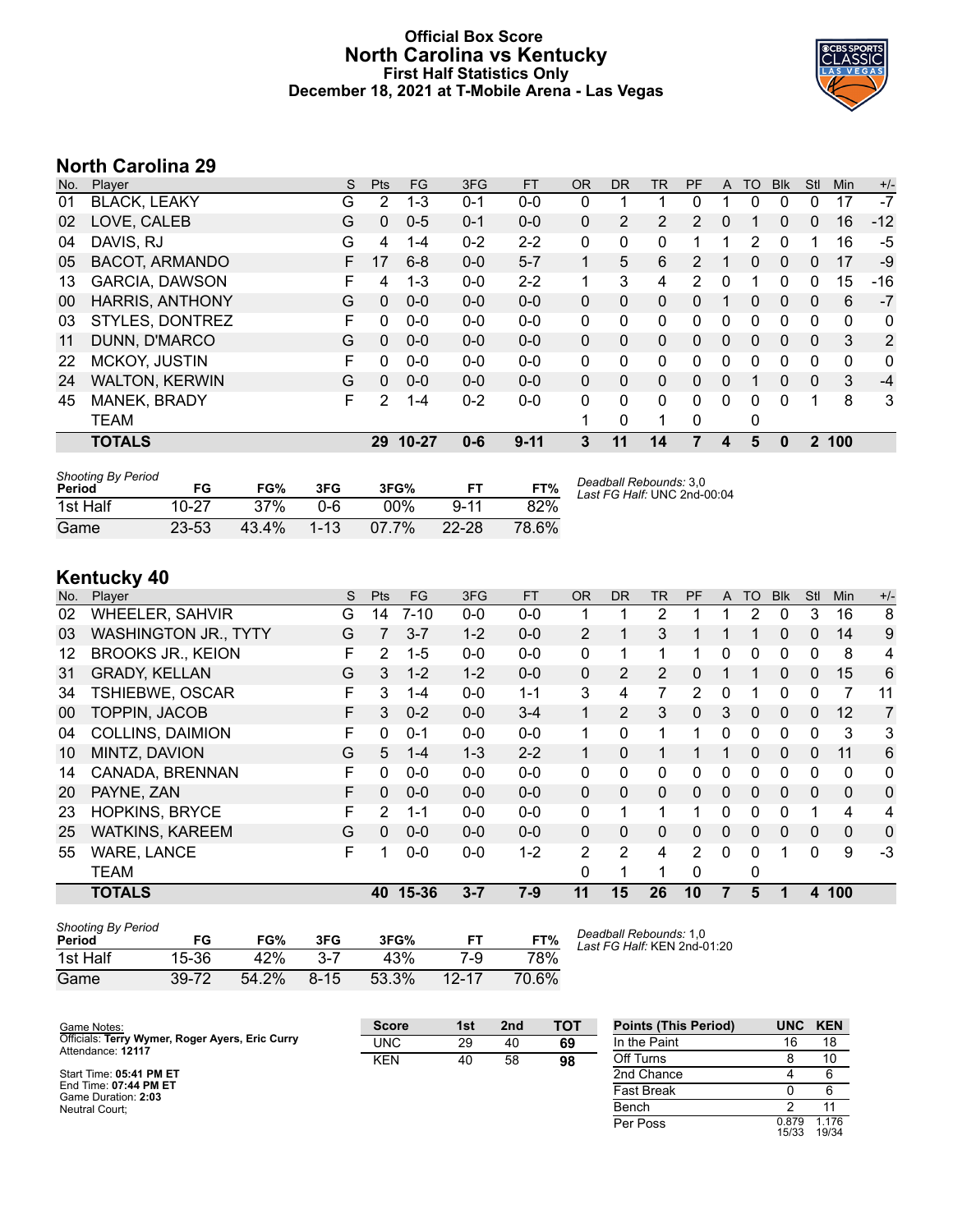### **Official Play-By-Play North Carolina vs Kentucky First Half December 18, 2021 at T-Mobile Arena - Las Vegas**



#### **Period 1**

<mark>Starters:</mark><br>North Carolina: 1 BLACK,LEAKY (G); 2 LOVE,CALEB (G); 4 DAVIS,RJ (G); 5 BACOT,ARMANDO (F); 13 GARCIA,DAWSON (F);<br>**Kentucky**: 2 WHEELER,SAHVIR (G); 3 WASHINGTON JR.,TYTY (G); 12 BROOKS JR.,KEION (F); 31 GRADY,KEL

| Time           | <b>VISITORS: North Carolina</b>   | <b>Score</b> | <b>Margin</b>  | <b>HOME: Kentucky</b>                                           |
|----------------|-----------------------------------|--------------|----------------|-----------------------------------------------------------------|
| 19:51          | MISSED LAYUP by LOVE, CALEB       |              |                |                                                                 |
| 19:48          |                                   |              |                | REBOUND (DEF) by TSHIEBWE, OSCAR                                |
| 19:15          |                                   |              |                | MISSED JUMPER by BROOKS JR., KEION                              |
| 19:11          | REBOUND (DEF) by GARCIA, DAWSON   |              |                |                                                                 |
| 18:58          | MISSED JUMPER by BLACK, LEAKY     |              |                |                                                                 |
| 18:53          |                                   |              |                | REBOUND (DEF) by BROOKS JR., KEION                              |
| 18:49          |                                   |              |                | MISSED LAYUP by WHEELER, SAHVIR                                 |
| 18:46          |                                   |              |                | REBOUND (OFF) by TSHIEBWE, OSCAR                                |
| 18:45          |                                   |              |                | MISSED JUMPER by TSHIEBWE, OSCAR                                |
| 18:40          | REBOUND (DEF) by GARCIA, DAWSON   |              |                |                                                                 |
| 18:36          |                                   |              |                | FOUL (PERSONAL) by TSHIEBWE, OSCAR                              |
| 18:24          | GOOD! JUMPER by BACOT, ARMANDO    | $0 - 2$      | V <sub>2</sub> |                                                                 |
| 18:24          | ASSIST by BLACK, LEAKY            |              |                |                                                                 |
| 18:10          |                                   | $2 - 2$      | T              | GOOD! LAYUP by TSHIEBWE, OSCAR [PNT]                            |
| 18:10          | FOUL (PERSONAL) by BACOT, ARMANDO |              |                |                                                                 |
| 18:10          |                                   | $3 - 2$      | H <sub>1</sub> | GOOD! FT by TSHIEBWE, OSCAR                                     |
| 18:05          | TURNOVER (LOSTBALL) by DAVIS, RJ  |              |                |                                                                 |
| 18:05          |                                   |              |                | STEAL by WHEELER, SAHVIR                                        |
| 17:56          |                                   | $5 - 2$      | $H_3$          | GOOD! LAYUP by WHEELER, SAHVIR                                  |
| 17:49          | FOUL (OFF) by DAVIS, RJ           |              |                |                                                                 |
| 17:49          | TURNOVER (OFFENSIVE) by DAVIS, RJ |              |                |                                                                 |
| 17:36          |                                   |              |                | MISSED LAYUP by BROOKS JR., KEION                               |
| 17:33          |                                   |              |                | REBOUND (OFF) by TSHIEBWE, OSCAR                                |
| 17:32          |                                   |              |                | MISSED DUNK by TSHIEBWE, OSCAR                                  |
| 17:28          |                                   |              |                | REBOUND (OFF) by WHEELER, SAHVIR                                |
| 17:23          |                                   | $7 - 2$      | H <sub>5</sub> | GOOD! JUMPER by WASHINGTON JR., TYTY [PNT]                      |
| 17:03          | GOOD! JUMPER by GARCIA, DAWSON    | $7 - 4$      | H <sub>3</sub> |                                                                 |
| 16:34          |                                   | $9 - 4$      | H <sub>5</sub> | GOOD! LAYUP by WHEELER, SAHVIR [PNT]                            |
| 16:17          | MISSED LAYUP by GARCIA, DAWSON    |              |                |                                                                 |
| 16:13          |                                   |              |                | REBOUND (DEF) by WASHINGTON JR., TYTY                           |
| 16:10          |                                   |              |                | TURNOVER (OFFENSIVEGOALTENDING) by TSHIEBWE, OSCAR              |
| 16:10          |                                   |              |                | SUB OUT: BROOKS JR., KEION                                      |
| 16:10          |                                   |              |                | SUB IN: TOPPIN, JACOB                                           |
| 15:48          | GOOD! LAYUP by BACOT, ARMANDO     | $9-6$        | $H_3$          |                                                                 |
| 15:39<br>15:39 |                                   | $11-6$       | H <sub>5</sub> | GOOD! LAYUP by WHEELER, SAHVIR [PNT]<br>ASSIST by GRADY, KELLAN |
| 15:26          |                                   |              |                | FOUL (PERSONAL) by WHEELER, SAHVIR                              |
| 15:26          |                                   |              |                |                                                                 |
| 15:26          |                                   |              |                | SUB OUT: WHEELER, SAHVIR                                        |
| 15:26          |                                   |              |                | SUB IN: MINTZ, DAVION                                           |
| 15:17          | MISSED JUMPER by BACOT, ARMANDO   |              |                |                                                                 |
| 15:14          |                                   |              |                | REBOUND (DEF) by TSHIEBWE, OSCAR                                |
| 15:05          |                                   |              |                | MISSED JUMPER by TOPPIN, JACOB                                  |
| 15:00          |                                   |              |                | REBOUND (OFF) by TSHIEBWE, OSCAR                                |
| 14:54          |                                   |              |                | MISSED 3PTR by WASHINGTON JR., TYTY                             |
| 14:50          | REBOUND (DEF) by BLACK, LEAKY     |              |                |                                                                 |
| 14:47          | MISSED 3PTR by LOVE, CALEB        |              |                |                                                                 |
| 14:43          |                                   |              |                | REBOUND (DEF) by GRADY, KELLAN                                  |
| 14:34          |                                   |              |                | MISSED JUMPER by WASHINGTON JR., TYTY                           |
| 14:30          | REBOUND (DEF) by BACOT, ARMANDO   |              |                |                                                                 |
| 14:09          | MISSED LAYUP by BACOT, ARMANDO    |              |                |                                                                 |
| 14:06          |                                   |              |                | REBOUND (DEF) by TSHIEBWE, OSCAR                                |
| 13:58          |                                   |              |                | MISSED JUMPER by TSHIEBWE, OSCAR                                |
| 13:54          | REBOUND (DEF) by LOVE, CALEB      |              |                |                                                                 |
| 13:46          | MISSED JUMPER by LOVE, CALEB      |              |                |                                                                 |
| 13:42          |                                   |              |                | REBOUND (DEF) by GRADY, KELLAN                                  |
| 13:33          |                                   | $14-6$       | H <sub>8</sub> | GOOD! 3PTR by MINTZ, DAVION                                     |
| 13:33          |                                   |              |                | ASSIST by WASHINGTON JR., TYTY                                  |
| 13:10          | MISSED 3PTR by DAVIS, RJ          |              |                |                                                                 |
| 13:06          |                                   |              |                | REBOUND (DEF) by TSHIEBWE, OSCAR                                |
| 12:55          |                                   | $17-6$       | H 11           | GOOD! 3PTR by GRADY, KELLAN                                     |
| 12:55          |                                   |              |                | ASSIST by TOPPIN, JACOB                                         |
| 12:37          |                                   |              |                | FOUL (PERSONAL) by TSHIEBWE, OSCAR                              |
| 12:37          |                                   |              |                | SUB OUT: WASHINGTON JR., TYTY                                   |
| 12:37          |                                   |              |                | SUB OUT: TSHIEBWE, OSCAR                                        |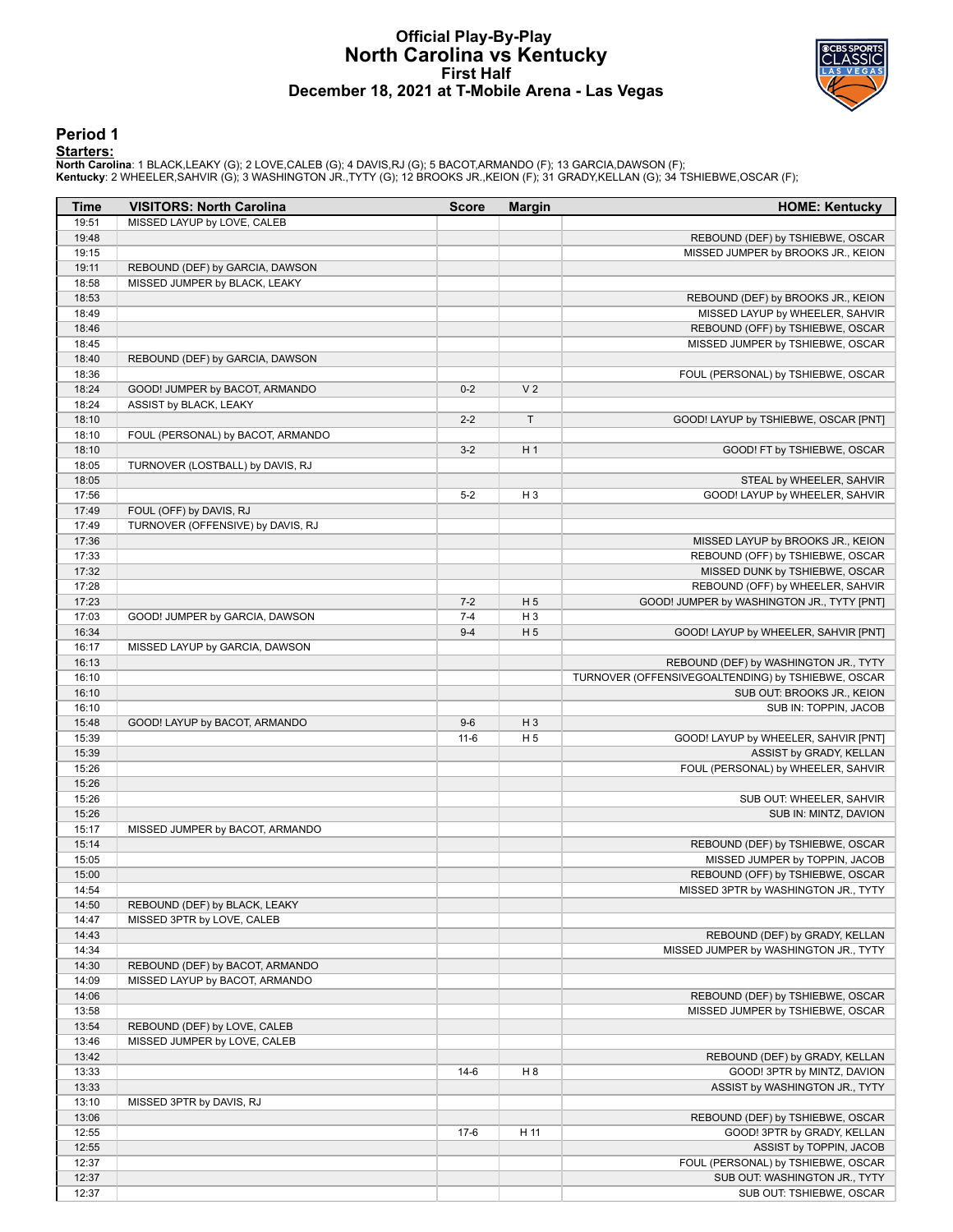| Time  | <b>VISITORS: North Carolina</b>      | <b>Score</b> | <b>Margin</b> | <b>HOME: Kentucky</b>                   |
|-------|--------------------------------------|--------------|---------------|-----------------------------------------|
| 12:37 |                                      |              |               | SUB IN: WHEELER, SAHVIR                 |
| 12:37 |                                      |              |               | SUB IN: COLLINS, DAIMION                |
| 12:37 | SUB OUT: BLACK, LEAKY                |              |               |                                         |
| 12:37 | SUB OUT: BACOT, ARMANDO              |              |               |                                         |
| 12:37 | SUB IN: HARRIS, ANTHONY              |              |               |                                         |
| 12:37 | SUB IN: MANEK, BRADY                 |              |               |                                         |
| 12:28 | MISSED JUMPER by LOVE, CALEB         |              |               |                                         |
| 12:25 |                                      |              |               | REBOUND (DEF) by WHEELER, SAHVIR        |
| 12:24 | FOUL (PERSONAL) by LOVE, CALEB       |              |               |                                         |
| 12:24 | SUB OUT: DAVIS, RJ                   |              |               |                                         |
| 12:24 | SUB IN: WALTON, KERWIN               |              |               |                                         |
| 12:12 |                                      |              |               | MISSED JUMPER by TOPPIN, JACOB          |
| 12:11 |                                      |              |               | REBOUND (OFF) by TOPPIN, JACOB          |
| 12:11 | FOUL (PERSONAL) by GARCIA, DAWSON    |              |               |                                         |
| 12:11 |                                      | $18-6$       | H 12          | GOOD! FT by TOPPIN, JACOB               |
| 12:11 |                                      |              |               | SUB OUT: GRADY, KELLAN                  |
| 12:11 |                                      |              |               | SUB IN: HOPKINS, BRYCE                  |
| 12:11 |                                      | $19-6$       | H 13          | GOOD! FT by TOPPIN, JACOB               |
| 11:56 | MISSED 3PTR by MANEK, BRADY          |              |               |                                         |
| 11:51 |                                      |              |               | REBOUND (DEF) by HOPKINS, BRYCE         |
| 11:43 |                                      |              |               | MISSED 3PTR by MINTZ, DAVION            |
| 11:38 |                                      |              |               | REBOUND (OFF) by COLLINS, DAIMION       |
| 11:35 |                                      |              |               | TURNOVER (TRAVEL) by WHEELER, SAHVIR    |
| 11:35 |                                      |              |               |                                         |
| 11:35 | SUB OUT: MANEK, BRADY                |              |               |                                         |
| 11:35 | SUB IN: BACOT, ARMANDO               |              |               |                                         |
| 11:24 | GOOD! DUNK by BACOT, ARMANDO         | $19-8$       | H 11          |                                         |
| 11:24 | ASSIST by HARRIS, ANTHONY            |              |               |                                         |
| 10:54 |                                      |              |               | MISSED 3PTR by MINTZ, DAVION            |
| 10:50 |                                      |              |               | REBOUND (OFF) by MINTZ, DAVION          |
| 10:48 |                                      |              |               | MISSED JUMPER by COLLINS, DAIMION       |
| 10:45 | REBOUND (DEF) by BACOT, ARMANDO      |              |               |                                         |
| 10:28 | TURNOVER (BADPASS) by LOVE, CALEB    |              |               |                                         |
| 10:28 |                                      |              |               | STEAL by HOPKINS, BRYCE                 |
| 10:23 |                                      | $21 - 8$     | H 13          | GOOD! DUNK by HOPKINS, BRYCE [FB]       |
| 10:23 |                                      |              |               | ASSIST by TOPPIN, JACOB                 |
| 10:09 | TURNOVER (BADPASS) by WALTON, KERWIN |              |               |                                         |
| 10:09 |                                      |              |               | STEAL by WHEELER, SAHVIR                |
| 10:05 |                                      | $23 - 8$     | H 15          | GOOD! LAYUP by WHEELER, SAHVIR [FB]     |
| 09:48 |                                      |              |               | FOUL (PERSONAL) by HOPKINS, BRYCE       |
| 09:48 |                                      |              |               | SUB OUT: COLLINS, DAIMION               |
| 09:48 |                                      |              |               | SUB OUT: MINTZ, DAVION                  |
| 09:48 |                                      |              |               | SUB IN: WASHINGTON JR., TYTY            |
| 09:48 |                                      |              |               | SUB IN: WARE, LANCE                     |
| 09:48 | SUB OUT: GARCIA, DAWSON              |              |               |                                         |
| 09:48 | SUB OUT: WALTON, KERWIN              |              |               |                                         |
| 09:48 | SUB IN: DAVIS, RJ                    |              |               |                                         |
| 09:48 | SUB IN: MANEK, BRADY                 |              |               |                                         |
| 09:44 |                                      |              |               | FOUL (PERSONAL) by WARE, LANCE          |
| 09:44 | MISSED FT by BACOT, ARMANDO          |              |               |                                         |
| 09:44 | REBOUND (OFF) by TEAM                |              |               |                                         |
| 09:44 | SUB OUT: LOVE, CALEB                 |              |               |                                         |
| 09:44 | SUB IN: BLACK, LEAKY                 |              |               |                                         |
| 09:44 |                                      |              |               | SUB OUT: TOPPIN, JACOB                  |
| 09:44 |                                      |              |               | SUB IN: BROOKS JR., KEION               |
| 09:44 | GOOD! FT by BACOT, ARMANDO           | $23-9$       | H 14          |                                         |
| 09:28 |                                      |              |               | MISSED JUMPER by WHEELER, SAHVIR        |
| 09:24 | REBOUND (DEF) by BACOT, ARMANDO      |              |               |                                         |
| 09:14 | GOOD! LAYUP by BACOT, ARMANDO        | $23 - 11$    | H 12          |                                         |
| 09:14 | ASSIST by DAVIS, RJ                  |              |               |                                         |
| 08:56 |                                      | $25 - 11$    | H 14          | GOOD! JUMPER by BROOKS JR., KEION       |
| 08:24 | MISSED JUMPER by DAVIS, RJ           |              |               |                                         |
| 08:22 |                                      |              |               | REBOUND (DEF) by WARE, LANCE            |
| 08:13 |                                      | $28 - 11$    | H 17          | GOOD! 3PTR by WASHINGTON JR., TYTY      |
| 08:13 |                                      |              |               | ASSIST by WHEELER, SAHVIR               |
| 08:01 |                                      |              |               | FOUL (PERSONAL) by WASHINGTON JR., TYTY |
| 08:01 | GOOD! FT by BACOT, ARMANDO           | $28-12$      | H 16          |                                         |
| 08:01 |                                      |              |               | SUB OUT: HOPKINS, BRYCE                 |
| 08:01 |                                      |              |               | SUB IN: GRADY, KELLAN                   |
| 08:01 | SUB OUT: HARRIS, ANTHONY             |              |               |                                         |
| 08:01 | SUB IN: DUNN, D'MARCO                |              |               |                                         |
| 08:01 | GOOD! FT by BACOT, ARMANDO           | 28-13        | H 15          |                                         |
| 07:34 | FOUL (PERSONAL) by BACOT, ARMANDO    |              |               |                                         |
| 07:34 |                                      |              |               |                                         |
| 07:34 | SUB OUT: BACOT, ARMANDO              |              |               |                                         |
| 07:34 | SUB IN: GARCIA, DAWSON               |              |               |                                         |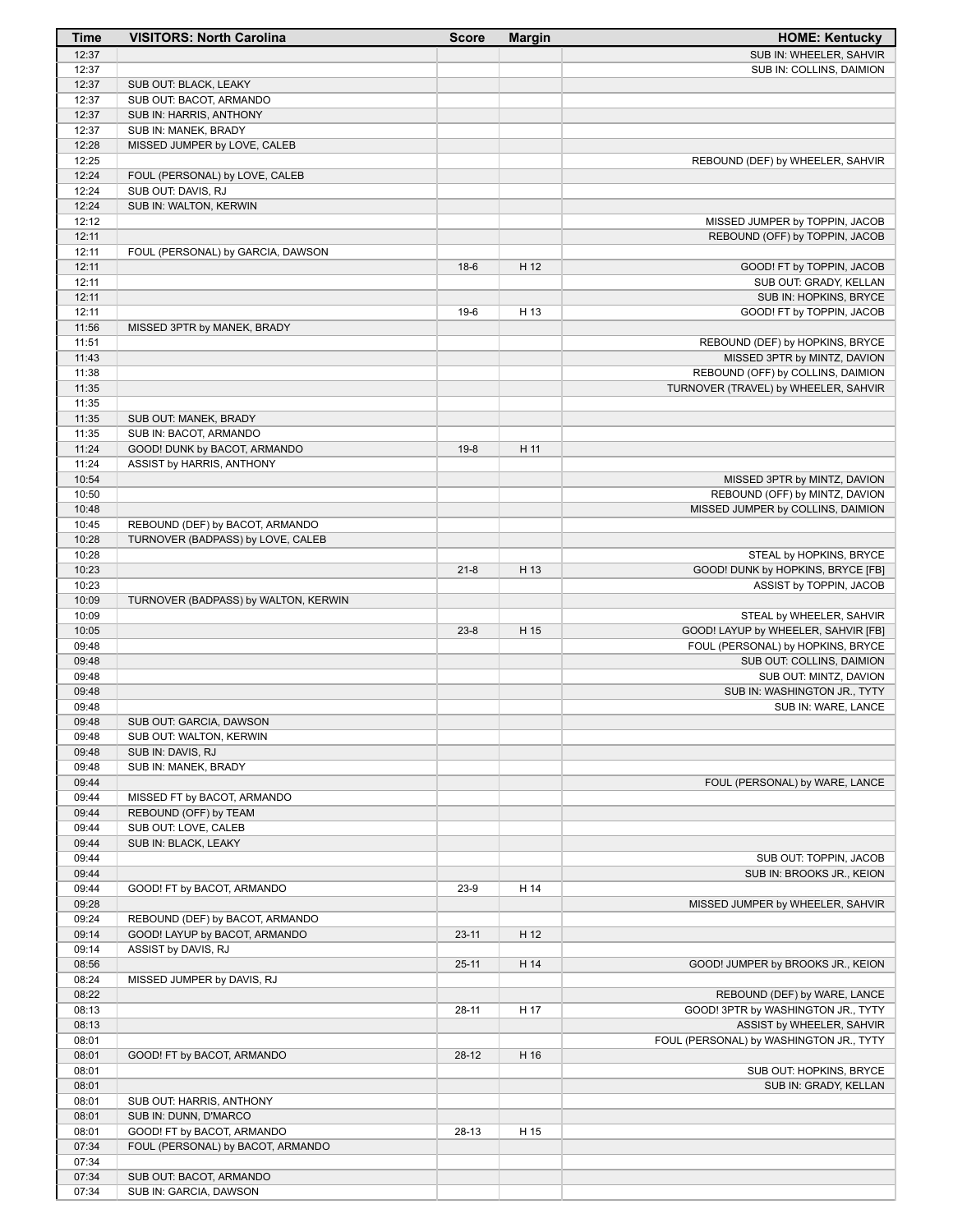| Time           | <b>VISITORS: North Carolina</b>                          | <b>Score</b> | <b>Margin</b> | <b>HOME: Kentucky</b>                                           |
|----------------|----------------------------------------------------------|--------------|---------------|-----------------------------------------------------------------|
| 07:34          |                                                          | 29-13        | H 16          | GOOD! FT by WARE, LANCE                                         |
| 07:33          |                                                          |              |               | MISSED FT by WARE, LANCE                                        |
| 07:32          | REBOUND (DEF) by GARCIA, DAWSON                          |              |               |                                                                 |
| 07:21          | MISSED 3PTR by BLACK, LEAKY                              |              |               |                                                                 |
| 07:17          |                                                          |              |               | REBOUND (DEF) by WARE, LANCE                                    |
| 07:10          |                                                          |              |               | MISSED 3PTR by GRADY, KELLAN                                    |
| 07:05          |                                                          |              |               | REBOUND (OFF) by WASHINGTON JR., TYTY                           |
| 07:05          |                                                          |              |               | TURNOVER (OUTOFBOUNDS) by GRADY, KELLAN                         |
| 06:48          |                                                          |              |               | FOUL (PERSONAL) by BROOKS JR., KEION                            |
| 06:48<br>06:48 | GOOD! FT by GARCIA, DAWSON<br>GOOD! FT by GARCIA, DAWSON | 29-14        | H 15<br>H 14  |                                                                 |
| 06:32          |                                                          | 29-15        |               | MISSED JUMPER by WHEELER, SAHVIR                                |
| 06:28          |                                                          |              |               | REBOUND (OFF) by WARE, LANCE                                    |
| 06:23          |                                                          |              |               | MISSED JUMPER by BROOKS JR., KEION                              |
| 06:19          |                                                          |              |               | REBOUND (OFF) by WARE, LANCE                                    |
| 06:12          |                                                          |              |               | MISSED JUMPER by WASHINGTON JR., TYTY                           |
| 06:07          |                                                          |              |               | REBOUND (OFF) by WASHINGTON JR., TYTY                           |
| 06:06          |                                                          | $31 - 15$    | H 16          | GOOD! JUMPER by WASHINGTON JR., TYTY                            |
| 05:49          |                                                          |              |               | FOUL (PERSONAL) by WARE, LANCE                                  |
| 05:49          | GOOD! FT by DAVIS, RJ                                    | $31 - 16$    | H 15          |                                                                 |
| 05:49          |                                                          |              |               | SUB OUT: GRADY, KELLAN                                          |
| 05:49          |                                                          |              |               | SUB OUT: WARE, LANCE                                            |
| 05:49          |                                                          |              |               | SUB IN: COLLINS, DAIMION                                        |
| 05:49          |                                                          |              |               | SUB IN: MINTZ, DAVION                                           |
| 05:49          | SUB OUT: MANEK, BRADY                                    |              |               |                                                                 |
| 05:49          | SUB IN: BACOT, ARMANDO                                   |              |               |                                                                 |
| 05:49          | GOOD! FT by DAVIS, RJ                                    | $31 - 17$    | H 14          |                                                                 |
| 05:23          |                                                          |              |               | MISSED JUMPER by BROOKS JR., KEION                              |
| 05:19          | REBOUND (DEF) by BACOT, ARMANDO                          |              |               |                                                                 |
| 05:19<br>05:19 |                                                          |              |               | FOUL (PERSONAL) by COLLINS, DAIMION                             |
| 05:19          |                                                          |              |               | SUB OUT: COLLINS, DAIMION<br>SUB OUT: BROOKS JR., KEION         |
| 05:19          |                                                          |              |               | SUB IN: TOPPIN, JACOB                                           |
| 05:19          |                                                          |              |               | SUB IN: WARE, LANCE                                             |
| 05:19          | SUB OUT: DUNN, D'MARCO                                   |              |               |                                                                 |
| 05:19          | SUB IN: LOVE, CALEB                                      |              |               |                                                                 |
| 05:18          | MISSED FT by BACOT, ARMANDO                              |              |               |                                                                 |
| 05:18          |                                                          |              |               | REBOUND (DEF) by TOPPIN, JACOB                                  |
| 05:15          |                                                          |              |               | MISSED JUMPER by WASHINGTON JR., TYTY                           |
| 05:09          | REBOUND (DEF) by LOVE, CALEB                             |              |               |                                                                 |
| 05:02          | MISSED 3PTR by DAVIS, RJ                                 |              |               |                                                                 |
| 04:59          |                                                          |              |               | REBOUND (DEF) by TOPPIN, JACOB                                  |
| 04:53          |                                                          | $33 - 17$    | H 16          | GOOD! JUMPER by WHEELER, SAHVIR [PNT]                           |
| 04:47          |                                                          |              |               | SUB OUT: WASHINGTON JR., TYTY                                   |
| 04:47          |                                                          |              |               | SUB IN: GRADY, KELLAN                                           |
| 04:47          | SUB OUT: DAVIS, RJ                                       |              |               |                                                                 |
| 04:47          | SUB IN: HARRIS, ANTHONY                                  |              |               |                                                                 |
| 04:26          | TURNOVER (LOSTBALL) by GARCIA, DAWSON                    |              |               |                                                                 |
| 04:26<br>04:21 |                                                          |              |               | STEAL by WHEELER, SAHVIR<br>GOOD! LAYUP by WHEELER, SAHVIR [FB] |
| 04:21          |                                                          | $35-17$      | H 18          | ASSIST by MINTZ, DAVION                                         |
| 04:16          | TIMEOUT 30SEC                                            |              |               |                                                                 |
| 04:16          |                                                          |              |               |                                                                 |
| 03:50          | MISSED LAYUP by LOVE, CALEB                              |              |               |                                                                 |
| 03:47          | REBOUND (OFF) by GARCIA, DAWSON                          |              |               |                                                                 |
| 03:46          | MISSED LAYUP by GARCIA, DAWSON                           |              |               |                                                                 |
| 03:46          |                                                          |              |               | BLOCK by WARE, LANCE                                            |
| 03:42          | REBOUND (OFF) by TEAM                                    |              |               |                                                                 |
| 03:42          | SUB OUT: HARRIS, ANTHONY                                 |              |               |                                                                 |
| 03:42          | SUB IN: DAVIS, RJ                                        |              |               |                                                                 |
| 03:27          | GOOD! JUMPER by DAVIS, RJ [PNT]                          | $35-19$      | H 16          |                                                                 |
| 03:09          | FOUL (PERSONAL) by GARCIA, DAWSON                        |              |               |                                                                 |
| 03:09          |                                                          |              |               | MISSED FT by TOPPIN, JACOB                                      |
| 03:09          |                                                          |              |               | REBOUND (OFF) by TEAM                                           |
| 03:09          |                                                          |              |               | SUB OUT: WHEELER, SAHVIR                                        |
| 03:09          |                                                          |              |               | SUB IN: WASHINGTON JR., TYTY                                    |
| 03:09          | SUB OUT: GARCIA, DAWSON                                  |              |               |                                                                 |
| 03:09          | SUB IN: MANEK, BRADY                                     |              |               |                                                                 |
| 03:09          |                                                          | $36-19$      | H 17          | GOOD! FT by TOPPIN, JACOB                                       |
| 02:52          | GOOD! JUMPER by MANEK, BRADY [PNT]                       | $36 - 21$    | H 15          |                                                                 |
| 02:32          | FOUL (PERSONAL) by LOVE, CALEB                           |              |               |                                                                 |
| 02:32          |                                                          | $37 - 21$    | H 16          | GOOD! FT by MINTZ, DAVION                                       |
| 02:32<br>02:13 |                                                          | 38-21        | H 17          | GOOD! FT by MINTZ, DAVION                                       |
| 02:13          | GOOD! FT by BACOT, ARMANDO                               | 38-22        | H 16          | FOUL (PERSONAL) by MINTZ, DAVION                                |
| 02:13          | GOOD! FT by BACOT, ARMANDO                               | 38-23        | H 15          |                                                                 |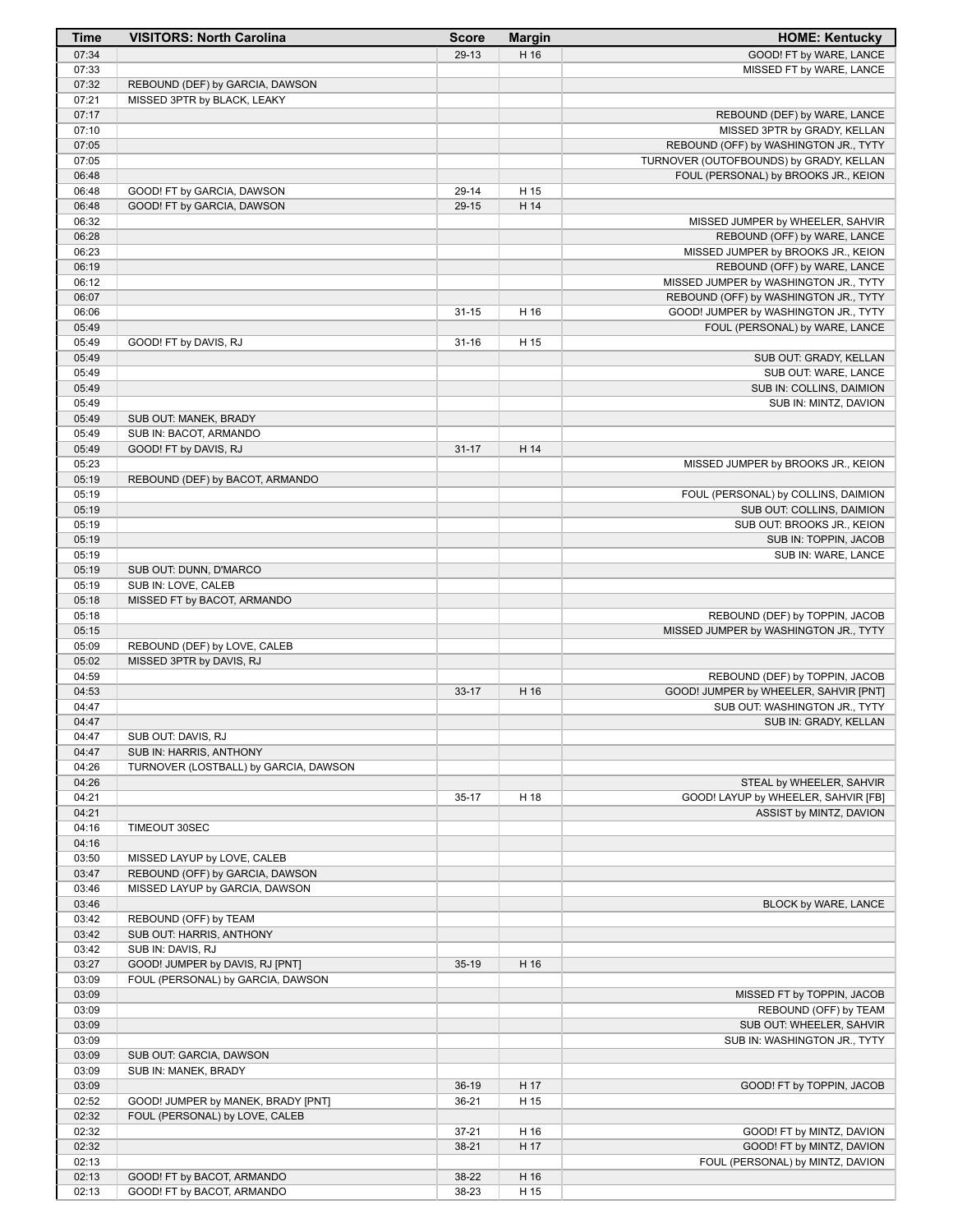| Time  | <b>VISITORS: North Carolina</b> | <b>Score</b> | <b>Margin</b> | <b>HOME: Kentucky</b>                       |
|-------|---------------------------------|--------------|---------------|---------------------------------------------|
| 01:59 |                                 |              |               | TURNOVER (LOSTBALL) by WASHINGTON JR., TYTY |
| 01:59 | STEAL by MANEK, BRADY           |              |               |                                             |
| 01:52 | MISSED LAYUP by MANEK, BRADY    |              |               |                                             |
| 01:48 | REBOUND (OFF) by BACOT, ARMANDO |              |               |                                             |
| 01:47 | GOOD! LAYUP by BACOT, ARMANDO   | 38-25        | H 13          |                                             |
| 01:34 |                                 |              |               | SUB OUT: WASHINGTON JR., TYTY               |
| 01:34 |                                 |              |               | SUB IN: WHEELER, SAHVIR                     |
| 01:23 |                                 |              |               | MISSED JUMPER by MINTZ, DAVION              |
| 01:19 | REBOUND (DEF) by BACOT, ARMANDO |              |               |                                             |
| 01:13 | GOOD! LAYUP by BACOT, ARMANDO   | 38-27        | H 11          |                                             |
| 01:01 |                                 | 40-27        | H 13          | GOOD! JUMPER by WHEELER, SAHVIR             |
| 01:01 |                                 |              |               | ASSIST by TOPPIN, JACOB                     |
| 00:35 | GOOD! LAYUP by BLACK, LEAKY     | 40-29        | H 11          |                                             |
| 00:35 | ASSIST by BACOT, ARMANDO        |              |               |                                             |
| 00:21 |                                 |              |               | TIMEOUT 30SEC                               |
| 00:21 | SUB OUT: BACOT, ARMANDO         |              |               |                                             |
| 00:21 | SUB IN: MCKOY, JUSTIN           |              |               |                                             |
| 00:02 |                                 |              |               | TURNOVER (LOSTBALL) by WHEELER, SAHVIR      |
| 00:02 | STEAL by DAVIS, RJ              |              |               |                                             |
| 00:01 | MISSED 3PTR by MANEK, BRADY     |              |               |                                             |
| 00:01 |                                 |              |               | REBOUND (DEF) by TEAM                       |

# **North Carolina 29, Kentucky 40**

| <b>Points (This Period)</b> | <b>UNC</b>     | <b>KEN</b>     |
|-----------------------------|----------------|----------------|
| In the Paint                | 16             | 18             |
| Off Turns                   |                | 10             |
| 2nd Chance                  |                |                |
| <b>Fast Break</b>           |                |                |
| Bench                       |                |                |
| Per Poss                    | 0.879<br>15/33 | 1.176<br>19/34 |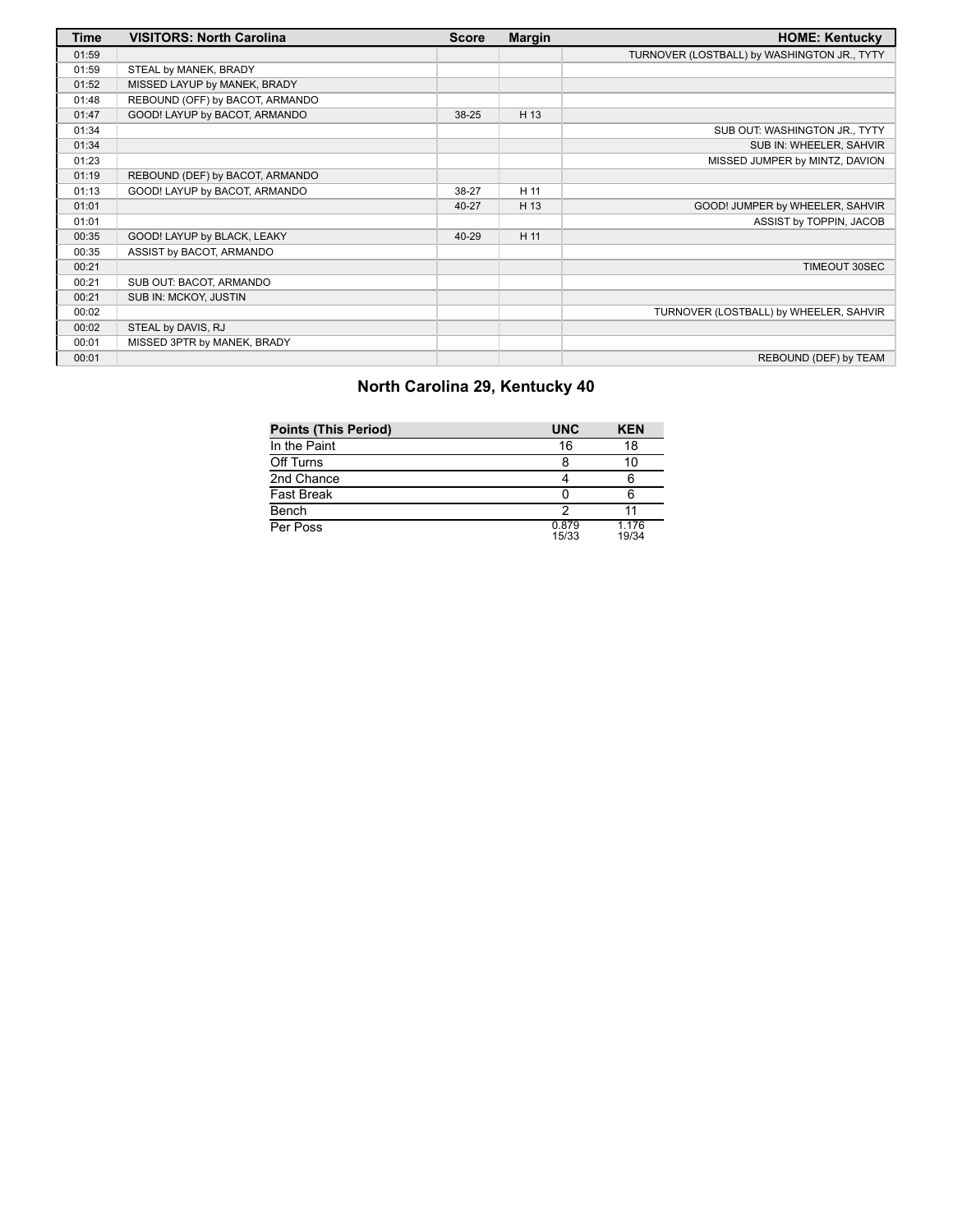### **Official Box Score North Carolina vs Kentucky Second Half Statistics Only December 18, 2021 at T-Mobile Arena - Las Vegas**



# **North Carolina 40**

| Plaver                 | S  | Pts           | <b>FG</b> | 3FG       | <b>FT</b> | <b>OR</b>    | DR.          | TR             | <b>PF</b>     |              | TO           | <b>B</b> lk | Stl            | Min | $+/-$ |
|------------------------|----|---------------|-----------|-----------|-----------|--------------|--------------|----------------|---------------|--------------|--------------|-------------|----------------|-----|-------|
| <b>BLACK, LEAKY</b>    | G  | 0             | $0 - 1$   | 0-1       | $0-0$     | 0            | 0            | 0              | 0             | 0            | 0            | $\Omega$    | 0              | 10  | -8    |
| LOVE, CALEB            | G  | 8             | $2 - 3$   | $0 - 1$   | $4 - 4$   | $\mathbf{0}$ | $\Omega$     | $\mathbf{0}$   | $\Omega$      | 0            | 3            | $\Omega$    | $\mathbf{0}$   | 12  | $-18$ |
| DAVIS, RJ              | G  | 6             | $2 - 4$   | $0 - 1$   | $2 - 4$   | $\mathbf{0}$ | 1            | 1.             | $\Omega$      | 2            | 0            | 0           | 0              | 13  | $-10$ |
| <b>BACOT, ARMANDO</b>  | F. | 5             | $2 - 5$   | $0 - 0$   | $1 - 2$   | $\mathbf{1}$ | 3            | 4              | 2             |              | 2            |             | $\mathbf{0}$   | 14  | $-18$ |
| <b>GARCIA, DAWSON</b>  | F  | 2             | $1 - 3$   | 0-1       | $0 - 1$   | 1            | 0            | 1              |               | 0            | 0            | $\Omega$    | 0              |     | -16   |
| <b>HARRIS, ANTHONY</b> | G  | 6             | $2 - 3$   | $0 - 0$   | $2 - 2$   | 0            | 1            | 1              | $\mathcal{P}$ | $\mathbf{0}$ | 2            | $\Omega$    | 0              | 10  | $-6$  |
| STYLES, DONTREZ        | F. | $\mathcal{P}$ | $0 - 0$   | $0 - 0$   | $2 - 2$   | 0            | 2            | $\overline{2}$ | 0             | 0            | 0            |             | $\Omega$       | 7   | $-1$  |
| DUNN, D'MARCO          | G  | 4             | $2 - 4$   | $0 - 1$   | $0 - 0$   | 0            | 0            | $\Omega$       | 0             | $\mathbf{0}$ | $\Omega$     | $\Omega$    |                |     | $-2$  |
| MCKOY, JUSTIN          | F. | 2             | $0 - 0$   | $0 - 0$   | $2 - 2$   | 0            | 2            | $\overline{2}$ | 1             | 1            | 0            |             | 1              | 7   | -1    |
| <b>WALTON, KERWIN</b>  | G  | $\Omega$      | $0 - 1$   | $0 - 1$   | $0 - 0$   | $\Omega$     | $\Omega$     | $\Omega$       | $\Omega$      | 1            | $\Omega$     | $\Omega$    | 0              | 5   | $-4$  |
| MANEK, BRADY           | F. | 5             | $2 - 2$   | $1 - 1$   | $0 - 0$   | 0            | $\mathbf{0}$ | $\mathbf{0}$   | $\Omega$      | $\Omega$     | $\mathbf{0}$ | $\Omega$    | 0              | 8   | -6    |
| <b>TEAM</b>            |    |               |           |           |           |              | 0            | 1              | 0             |              | 0            |             |                |     |       |
| <b>TOTALS</b>          |    | 40            |           | $1 - 7$   | $13 - 17$ | 3            | 9            | 12             | 6             | 5            | 7            | 3           | $\overline{2}$ |     |       |
|                        |    |               |           | $13 - 26$ |           |              |              |                |               |              |              | A           |                |     | 100   |

| <b>Shooting By Period</b><br>Period | FG        | FG%   | 3FG      | 3FG%     |           | FT%   | Deadball Rebounds: 3,0<br>Last FG Half: UNC - |
|-------------------------------------|-----------|-------|----------|----------|-----------|-------|-----------------------------------------------|
| 2nd Half                            | 13-26     | .50%  | $1 - 7$  | 14%      | $13-17$   | 76%   |                                               |
| Game                                | $23 - 53$ | 43.4% | $1 - 13$ | $07.7\%$ | $22 - 28$ | 78.6% |                                               |

# **Kentucky 58**

| No. | Plaver                      | S  | <b>Pts</b>     | <b>FG</b> | 3FG     | <b>FT</b> | <b>OR</b>      | <b>DR</b>    | <b>TR</b>      | <b>PF</b>     | A            | <b>TO</b> | <b>Blk</b>   | Stl          | Min | $+/-$       |
|-----|-----------------------------|----|----------------|-----------|---------|-----------|----------------|--------------|----------------|---------------|--------------|-----------|--------------|--------------|-----|-------------|
| 02  | <b>WHEELER, SAHVIR</b>      | G  | 12             | $5 - 5$   | $0 - 0$ | $2 - 2$   |                | $\Omega$     |                | 2             |              | 0         | $\Omega$     |              | 16  | 18          |
| 03  | <b>WASHINGTON JR., TYTY</b> | G  | $\overline{2}$ | $1 - 2$   | $0 - 1$ | $0 - 0$   | 0              |              |                | 0             | 3            | 0         | $\mathbf 0$  | 2            | 6   | 10          |
| 12  | <b>BROOKS JR., KEION</b>    | F  | 8              | $4 - 5$   | $0 - 0$ | $0-0$     | $\overline{2}$ | 0            | 2              |               | 0            | 0         | 0            | 0            | 10  | 13          |
| 31  | <b>GRADY, KELLAN</b>        | G  | 15             | $5-6$     | $4 - 5$ | $1 - 2$   | $\Omega$       | 4            | 4              |               | $\mathbf{0}$ | 0         | $\Omega$     | 0            | 16  | 19          |
| 34  | TSHIEBWE, OSCAR             | F  | 13             | $6 - 8$   | $0 - 0$ | $1 - 2$   | $\mathbf 1$    | 4            | 5              | 2             | 1            |           | 0            | 0            | 15  | 22          |
| 00  | <b>TOPPIN, JACOB</b>        | F. | $\overline{4}$ | $2 - 2$   | $0 - 0$ | $0-0$     | 1.             | $\mathbf{1}$ | $\overline{2}$ | $\Omega$      | 0            | 0         | $\Omega$     | $\mathbf{0}$ | 9   | 10          |
| 04  | <b>COLLINS, DAIMION</b>     | F  | 0              | $0 - 2$   | $0 - 0$ | $0 - 0$   | $\mathbf{0}$   | 0            | $\mathbf{0}$   | 0             | 0            | 2         |              |              | 2   | $-5$        |
| 10  | MINTZ, DAVION               | G  | 1              | $0 - 3$   | $0 - 1$ | $1 - 2$   | $\Omega$       | 0            | $\mathbf{0}$   |               | 1            | 0         | $\Omega$     | 0            | 15  | 7           |
| 14  | CANADA, BRENNAN             | F. | 0              | $0 - 0$   | $0 - 0$ | $0 - 0$   | $\Omega$       | $\mathbf{0}$ | $\Omega$       | 0             | $\Omega$     | 0         | $\Omega$     | $\Omega$     | 1   | $-4$        |
| 20  | PAYNE, ZAN                  | F  | 0              | $0 - 0$   | $0 - 0$ | $0 - 0$   | $\mathbf{0}$   | 0            | $\mathbf{0}$   |               | 0            | 0         | $\mathbf{0}$ | 0            | 1   | $-4$        |
| 23  | <b>HOPKINS, BRYCE</b>       | F. | 3              | $1 - 2$   | $1 - 1$ | $0 - 0$   | $\Omega$       |              |                |               | $\Omega$     | 0         | $\Omega$     | $\Omega$     | 6   | $-2$        |
| 25  | <b>WATKINS, KAREEM</b>      | G  | $\Omega$       | $0 - 0$   | $0 - 0$ | $0 - 0$   | 0              | 0            | $\mathbf{0}$   | 0             | $\Omega$     | 0         | $\mathbf{0}$ | $\mathbf{0}$ | 1   | $-4$        |
| 55  | <b>WARE, LANCE</b>          | F  | $\Omega$       | $0 - 1$   | $0 - 0$ | $0 - 0$   | 0              | 0            | $\Omega$       | $\mathcal{P}$ | 1            |           | $\Omega$     | $\Omega$     | 4   | $\mathbf 0$ |
|     | <b>TEAM</b>                 |    |                |           |         |           |                |              | 2              | $\Omega$      |              | 0         |              |              |     |             |
|     | <b>TOTALS</b>               |    | 58             | 24-36     | $5 - 8$ | $5 - 8$   | 6              | 12           | 18             | 11            | 13           | 4         |              | 4            | 100 |             |

| <b>Shooting By Period</b><br>Period | FG        | FG%   | 3FG      | 3FG%  | FТ        | FT%   | De<br>Las |
|-------------------------------------|-----------|-------|----------|-------|-----------|-------|-----------|
| 2nd Half                            | 24 36     | 67%   | 5-8      | 63%   | 5-8       | 63%   |           |
| Game                                | $39 - 72$ | 54.2% | $8 - 15$ | 53.3% | $12 - 17$ | 70.6% |           |

*Deadball Rebounds:* 1,0 *Last FG Half:* KEN -

| Game Notes:                                                          | <b>Score</b> | 1st | 2 <sub>nd</sub> | тот | <b>Points (This Period)</b> |              | UNC KEN       |
|----------------------------------------------------------------------|--------------|-----|-----------------|-----|-----------------------------|--------------|---------------|
| Officials: Terry Wymer, Roger Ayers, Eric Curry<br>Attendance: 12117 | UNC          | 29  | 40              | 69  | In the Paint                | 20           | 36            |
|                                                                      | <b>KEN</b>   | 40  | 58              | 98  | Off Turns                   |              | 12            |
| Start Time: 05:41 PM ET                                              |              |     |                 |     | 2nd Chance                  |              |               |
| End Time: 07:44 PM ET<br>Game Duration: 2:03                         |              |     |                 |     | <b>Fast Break</b>           |              |               |
| Neutral Court:                                                       |              |     |                 |     | Bench                       | 19           |               |
|                                                                      |              |     |                 |     | Per Poss                    | 081<br>20/37 | .568<br>27/37 |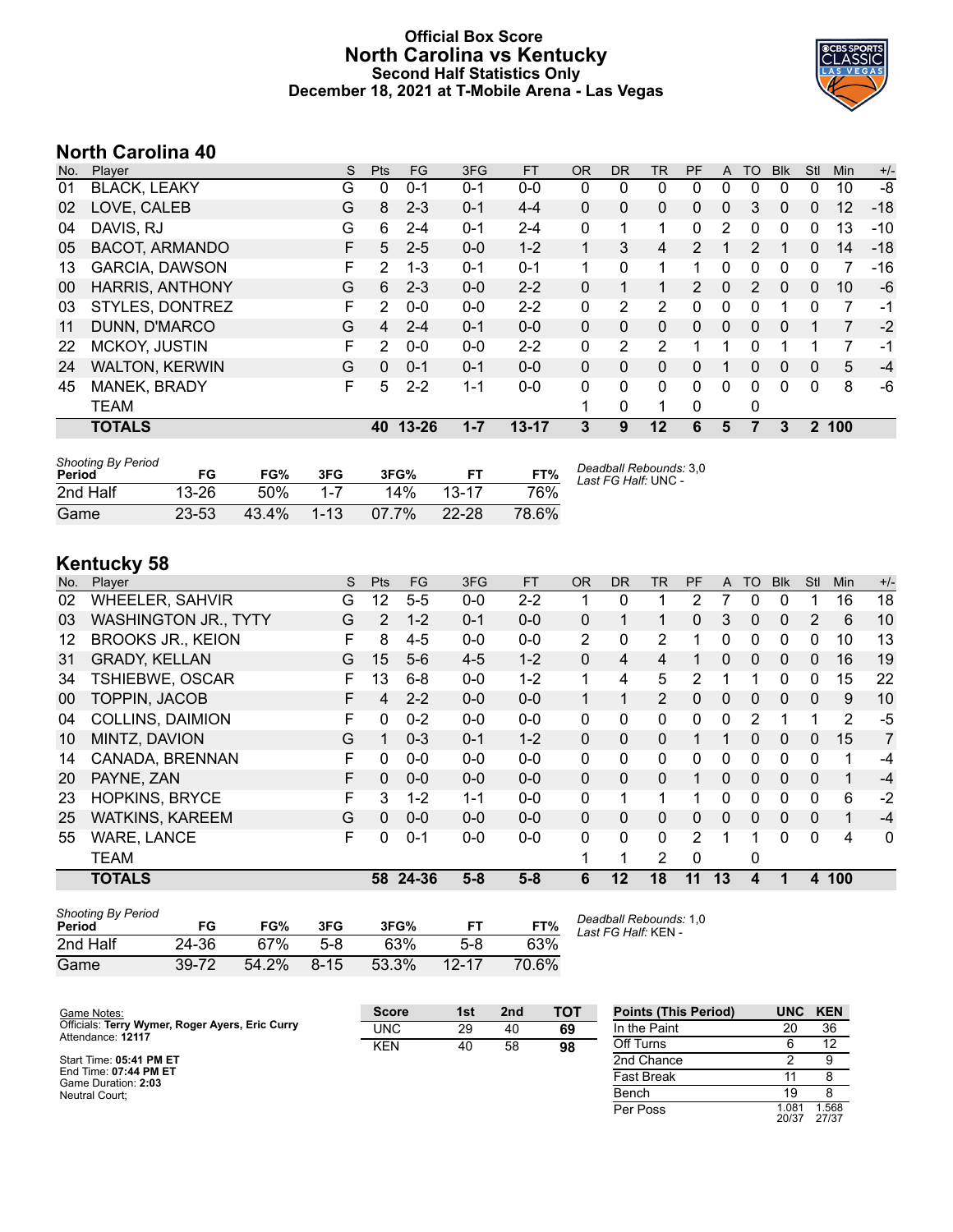### **Official Play-By-Play North Carolina vs Kentucky Second Half December 18, 2021 at T-Mobile Arena - Las Vegas**



#### **Period 2**

<mark>Starters:</mark><br>North Carolina: 1 BLACK,LEAKY (G); 2 LOVE,CALEB (G); 4 DAVIS,RJ (G); 5 BACOT,ARMANDO (F); 13 GARCIA,DAWSON (F);<br>**Kentucky**: 2 WHEELER,SAHVIR (G); 3 WASHINGTON JR.,TYTY (G); 12 BROOKS JR.,KEION (F); 31 GRADY,KEL

| Time           | <b>VISITORS: North Carolina</b>                                   | <b>Score</b> | <b>Margin</b> | <b>HOME: Kentucky</b>                 |
|----------------|-------------------------------------------------------------------|--------------|---------------|---------------------------------------|
| 20:00          |                                                                   |              |               | SUB OUT: TOPPIN, JACOB                |
| 20:00          |                                                                   |              |               | SUB OUT: WARE, LANCE                  |
| 20:00          |                                                                   |              |               | SUB IN: BROOKS JR., KEION             |
| 20:00          |                                                                   |              |               | SUB IN: TSHIEBWE, OSCAR               |
| 20:00          | SUB OUT: MCKOY, JUSTIN                                            |              |               |                                       |
| 20:00          | SUB OUT: MANEK, BRADY                                             |              |               |                                       |
| 20:00          | SUB IN: BACOT, ARMANDO                                            |              |               |                                       |
| 20:00          | SUB IN: GARCIA, DAWSON                                            |              |               |                                       |
| 19:47          |                                                                   | 43-29        | H 14          | GOOD! 3PTR by GRADY, KELLAN           |
| 19:47          |                                                                   |              |               | ASSIST by TSHIEBWE, OSCAR             |
| 19:30          | TURNOVER (TRAVEL) by BACOT, ARMANDO                               |              |               |                                       |
| 19:10          |                                                                   | 45-29        | H 16          | GOOD! LAYUP by WHEELER, SAHVIR        |
| 19:02<br>19:02 | GOOD! FT by LOVE, CALEB [FB]                                      | 45-30        | H 15          | FOUL (PERSONAL) by WHEELER, SAHVIR    |
| 19:02          | GOOD! FT by LOVE, CALEB [FB]                                      | 45-31        | H 14          |                                       |
| 18:41          |                                                                   |              |               | MISSED 3PTR by GRADY, KELLAN          |
| 18:37          | REBOUND (DEF) by DAVIS, RJ                                        |              |               |                                       |
| 18:27          | MISSED JUMPER by BACOT, ARMANDO                                   |              |               |                                       |
| 18:25          | REBOUND (OFF) by GARCIA, DAWSON                                   |              |               |                                       |
| 18:25          | GOOD! LAYUP by GARCIA, DAWSON [PNT]                               | 45-33        | H 12          |                                       |
| 18:25          |                                                                   |              |               | FOUL (PERSONAL) by MINTZ, DAVION      |
| 18:25          |                                                                   |              |               | SUB OUT: BROOKS JR., KEION            |
| 18:25          |                                                                   |              |               | SUB IN: TOPPIN, JACOB                 |
| 18:25          | MISSED FT by GARCIA, DAWSON                                       |              |               |                                       |
| 18:25          |                                                                   |              |               | REBOUND (DEF) by TSHIEBWE, OSCAR      |
| 18:21          |                                                                   | 47-33        | H 14          | GOOD! LAYUP by WHEELER, SAHVIR [FB]   |
| 18:13          | TURNOVER (LOSTBALL) by LOVE, CALEB                                |              |               |                                       |
| 18:13          |                                                                   |              |               | STEAL by WHEELER, SAHVIR              |
| 18:06          |                                                                   | 49-33        | H 16          | GOOD! DUNK by TOPPIN, JACOB [FB]      |
| 18:06          |                                                                   |              |               | ASSIST by WHEELER, SAHVIR             |
| 17:57          | GOOD! JUMPER by LOVE, CALEB                                       | 49-35        | H 14          |                                       |
| 17:22          |                                                                   |              |               | MISSED JUMPER by TSHIEBWE, OSCAR      |
| 17:19          | REBOUND (DEF) by BACOT, ARMANDO                                   |              |               |                                       |
| 17:01          | MISSED 3PTR by DAVIS, RJ                                          |              |               |                                       |
| 16:58          |                                                                   |              |               | REBOUND (DEF) by GRADY, KELLAN        |
| 16:45          |                                                                   | 51-35        | H 16          | GOOD! LAYUP by WHEELER, SAHVIR        |
| 16:31<br>16:26 | MISSED LAYUP by GARCIA, DAWSON<br>REBOUND (OFF) by BACOT, ARMANDO |              |               |                                       |
| 16:26          | MISSED LAYUP by BACOT, ARMANDO                                    |              |               |                                       |
| 16:20          |                                                                   |              |               | REBOUND (DEF) by TSHIEBWE, OSCAR      |
| 16:18          |                                                                   | 53-35        | H 18          | GOOD! LAYUP by TSHIEBWE, OSCAR        |
| 16:18          |                                                                   |              |               | ASSIST by MINTZ, DAVION               |
| 16:17          | TIMEOUT 30SEC                                                     |              |               |                                       |
| 16:17          |                                                                   |              |               |                                       |
| 16:17          | SUB OUT: LOVE, CALEB                                              |              |               |                                       |
| 16:17          | SUB OUT: GARCIA, DAWSON                                           |              |               |                                       |
| 16:17          | SUB IN: HARRIS, ANTHONY                                           |              |               |                                       |
| 16:17          | SUB IN: MANEK, BRADY                                              |              |               |                                       |
| 15:59          | GOOD! DUNK by MANEK, BRADY [PNT]                                  | 53-37        | H 16          |                                       |
| 15:59          | ASSIST by BACOT, ARMANDO                                          |              |               |                                       |
| 15:31          |                                                                   | 55-37        | H 18          | GOOD! JUMPER by TSHIEBWE, OSCAR [PNT] |
| 15:31          |                                                                   |              |               | ASSIST by WHEELER, SAHVIR             |
| 15:17          | TURNOVER (BADPASS) by BACOT, ARMANDO                              |              |               |                                       |
| 15:17          |                                                                   |              |               |                                       |
| 14:54          | FOUL (PERSONAL) by HARRIS, ANTHONY                                |              |               |                                       |
| 14:54          |                                                                   | 56-37        | H 19          | GOOD! FT by WHEELER, SAHVIR           |
| 14:54          |                                                                   | 57-37        | H 20          | GOOD! FT by WHEELER, SAHVIR           |
| 14:43          | GOOD! LAYUP by BACOT, ARMANDO                                     | 57-39        | H 18          |                                       |
| 14:43          | ASSIST by DAVIS, RJ                                               |              |               |                                       |
| 14:11          |                                                                   | 59-39        | H 20          | GOOD! JUMPER by TSHIEBWE, OSCAR [PNT] |
| 13:46          | GOOD! JUMPER by DAVIS, RJ [PNT]                                   | 59-41        | H 18          |                                       |
| 13:32          |                                                                   |              |               | MISSED 3PTR by MINTZ, DAVION          |
| 13:28          | REBOUND (DEF) by BACOT, ARMANDO                                   |              |               |                                       |
| 13:23          | MISSED LAYUP by DAVIS, RJ                                         |              |               |                                       |
| 13:21          |                                                                   |              |               | REBOUND (DEF) by TSHIEBWE, OSCAR      |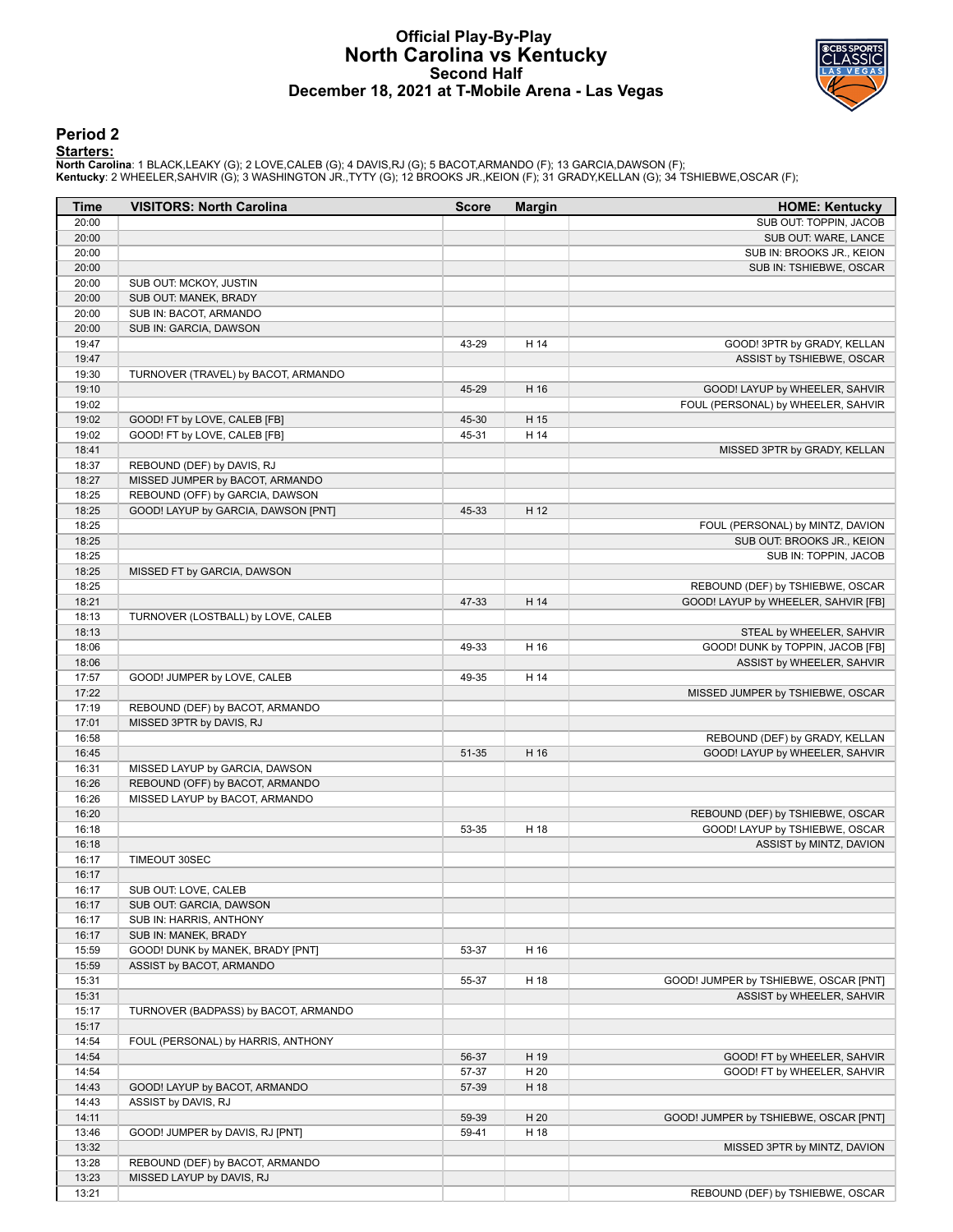| 13:17<br>13:17<br>BLOCK by BACOT, ARMANDO<br>13:13<br>12:55<br>GOOD! JUMPER by TSHIEBWE, OSCAR<br>61-41<br>H 20<br>12:55<br>ASSIST by WHEELER, SAHVIR<br>12:36<br>GOOD! LAYUP by DAVIS, RJ<br>61-43<br>H 18<br>12:30<br>FOUL (PERSONAL) by HARRIS, ANTHONY<br>12:30<br>62-43<br>H 19<br>GOOD! FT by MINTZ, DAVION [FB]<br>12:30<br>SUB OUT: TOPPIN, JACOB<br>12:30<br>12:30<br>SUB OUT: BLACK, LEAKY<br>12:30<br>SUB OUT: DAVIS, RJ<br>12:30<br>SUB OUT: BACOT, ARMANDO<br>12:30<br>SUB IN: LOVE, CALEB<br>12:30<br>SUB IN: GARCIA, DAWSON<br>12:30<br>SUB IN: WALTON, KERWIN<br>12:30<br>12:30<br>REBOUND (OFF) by WHEELER, SAHVIR<br>12:27<br>65-43<br>H 22<br>GOOD! 3PTR by GRADY, KELLAN<br>12:27<br>ASSIST by WHEELER, SAHVIR<br>12:08<br>H 19<br>GOOD! 3PTR by MANEK, BRADY<br>65-46<br>12:08<br>ASSIST by WALTON, KERWIN<br>11:48<br>H 21<br>67-46<br>GOOD! LAYUP by WHEELER, SAHVIR<br>11:40<br>MISSED 3PTR by LOVE, CALEB<br>11:35<br>11:28<br>11:28<br>11:28<br>11:11<br>70-46<br>H 24<br>10:54<br>MISSED 3PTR by GARCIA, DAWSON<br>10:50<br>REBOUND (DEF) by WASHINGTON JR., TYTY<br>FOUL (PERSONAL) by GARCIA, DAWSON<br>10:40<br>10:40<br>SUB OUT: WHEELER, SAHVIR<br>10:40<br>SUB IN: MINTZ, DAVION<br>10:40<br>SUB OUT: MANEK, BRADY<br>10:40<br>SUB IN: BACOT, ARMANDO<br>10:29<br>H 26<br>GOOD! JUMPER by TSHIEBWE, OSCAR [PNT]<br>72-46<br>10:29<br>GOOD! LAYUP by HARRIS, ANTHONY [PNT]<br>H 24<br>10:11<br>72-48<br>09:57<br>FOUL (PERSONAL) by BACOT, ARMANDO<br>09:57<br>73-48<br>H 25<br>09:57<br>09:57<br>09:46<br>MISSED 3PTR by WASHINGTON JR., TYTY<br>09:43<br>REBOUND (DEF) by HARRIS, ANTHONY<br>09:39<br>TURNOVER (BADPASS) by HARRIS, ANTHONY<br>09:39<br>SUB OUT: HARRIS, ANTHONY<br>09:39<br>SUB IN: DUNN, D'MARCO<br>09:28<br>GOOD! DUNK by BROOKS JR., KEION<br>75-48<br>H 27<br>09:28<br>ASSIST by WASHINGTON JR., TYTY<br>09:02<br>MISSED LAYUP by BACOT, ARMANDO<br>08:59<br>08:57<br>FOUL (PERSONAL) by BACOT, ARMANDO<br>08:57<br>H 28<br>76-48<br>08:57<br>SUB OUT: GARCIA, DAWSON<br>SUB OUT: WALTON, KERWIN<br>08:57 | <b>Time</b> | <b>VISITORS: North Carolina</b> | <b>Score</b> | <b>Margin</b> | <b>HOME: Kentucky</b>                   |
|------------------------------------------------------------------------------------------------------------------------------------------------------------------------------------------------------------------------------------------------------------------------------------------------------------------------------------------------------------------------------------------------------------------------------------------------------------------------------------------------------------------------------------------------------------------------------------------------------------------------------------------------------------------------------------------------------------------------------------------------------------------------------------------------------------------------------------------------------------------------------------------------------------------------------------------------------------------------------------------------------------------------------------------------------------------------------------------------------------------------------------------------------------------------------------------------------------------------------------------------------------------------------------------------------------------------------------------------------------------------------------------------------------------------------------------------------------------------------------------------------------------------------------------------------------------------------------------------------------------------------------------------------------------------------------------------------------------------------------------------------------------------------------------------------------------------------------------------------------------------------------------------------------------------------------------------------------------------------------------------------------------------------------------------------------------|-------------|---------------------------------|--------------|---------------|-----------------------------------------|
|                                                                                                                                                                                                                                                                                                                                                                                                                                                                                                                                                                                                                                                                                                                                                                                                                                                                                                                                                                                                                                                                                                                                                                                                                                                                                                                                                                                                                                                                                                                                                                                                                                                                                                                                                                                                                                                                                                                                                                                                                                                                  |             |                                 |              |               | MISSED LAYUP by MINTZ, DAVION           |
|                                                                                                                                                                                                                                                                                                                                                                                                                                                                                                                                                                                                                                                                                                                                                                                                                                                                                                                                                                                                                                                                                                                                                                                                                                                                                                                                                                                                                                                                                                                                                                                                                                                                                                                                                                                                                                                                                                                                                                                                                                                                  |             |                                 |              |               |                                         |
|                                                                                                                                                                                                                                                                                                                                                                                                                                                                                                                                                                                                                                                                                                                                                                                                                                                                                                                                                                                                                                                                                                                                                                                                                                                                                                                                                                                                                                                                                                                                                                                                                                                                                                                                                                                                                                                                                                                                                                                                                                                                  |             |                                 |              |               | REBOUND (OFF) by TOPPIN, JACOB          |
|                                                                                                                                                                                                                                                                                                                                                                                                                                                                                                                                                                                                                                                                                                                                                                                                                                                                                                                                                                                                                                                                                                                                                                                                                                                                                                                                                                                                                                                                                                                                                                                                                                                                                                                                                                                                                                                                                                                                                                                                                                                                  |             |                                 |              |               |                                         |
|                                                                                                                                                                                                                                                                                                                                                                                                                                                                                                                                                                                                                                                                                                                                                                                                                                                                                                                                                                                                                                                                                                                                                                                                                                                                                                                                                                                                                                                                                                                                                                                                                                                                                                                                                                                                                                                                                                                                                                                                                                                                  |             |                                 |              |               |                                         |
|                                                                                                                                                                                                                                                                                                                                                                                                                                                                                                                                                                                                                                                                                                                                                                                                                                                                                                                                                                                                                                                                                                                                                                                                                                                                                                                                                                                                                                                                                                                                                                                                                                                                                                                                                                                                                                                                                                                                                                                                                                                                  |             |                                 |              |               |                                         |
|                                                                                                                                                                                                                                                                                                                                                                                                                                                                                                                                                                                                                                                                                                                                                                                                                                                                                                                                                                                                                                                                                                                                                                                                                                                                                                                                                                                                                                                                                                                                                                                                                                                                                                                                                                                                                                                                                                                                                                                                                                                                  |             |                                 |              |               |                                         |
|                                                                                                                                                                                                                                                                                                                                                                                                                                                                                                                                                                                                                                                                                                                                                                                                                                                                                                                                                                                                                                                                                                                                                                                                                                                                                                                                                                                                                                                                                                                                                                                                                                                                                                                                                                                                                                                                                                                                                                                                                                                                  |             |                                 |              |               |                                         |
|                                                                                                                                                                                                                                                                                                                                                                                                                                                                                                                                                                                                                                                                                                                                                                                                                                                                                                                                                                                                                                                                                                                                                                                                                                                                                                                                                                                                                                                                                                                                                                                                                                                                                                                                                                                                                                                                                                                                                                                                                                                                  |             |                                 |              |               | SUB IN: BROOKS JR., KEION               |
|                                                                                                                                                                                                                                                                                                                                                                                                                                                                                                                                                                                                                                                                                                                                                                                                                                                                                                                                                                                                                                                                                                                                                                                                                                                                                                                                                                                                                                                                                                                                                                                                                                                                                                                                                                                                                                                                                                                                                                                                                                                                  |             |                                 |              |               |                                         |
|                                                                                                                                                                                                                                                                                                                                                                                                                                                                                                                                                                                                                                                                                                                                                                                                                                                                                                                                                                                                                                                                                                                                                                                                                                                                                                                                                                                                                                                                                                                                                                                                                                                                                                                                                                                                                                                                                                                                                                                                                                                                  |             |                                 |              |               |                                         |
|                                                                                                                                                                                                                                                                                                                                                                                                                                                                                                                                                                                                                                                                                                                                                                                                                                                                                                                                                                                                                                                                                                                                                                                                                                                                                                                                                                                                                                                                                                                                                                                                                                                                                                                                                                                                                                                                                                                                                                                                                                                                  |             |                                 |              |               |                                         |
|                                                                                                                                                                                                                                                                                                                                                                                                                                                                                                                                                                                                                                                                                                                                                                                                                                                                                                                                                                                                                                                                                                                                                                                                                                                                                                                                                                                                                                                                                                                                                                                                                                                                                                                                                                                                                                                                                                                                                                                                                                                                  |             |                                 |              |               |                                         |
|                                                                                                                                                                                                                                                                                                                                                                                                                                                                                                                                                                                                                                                                                                                                                                                                                                                                                                                                                                                                                                                                                                                                                                                                                                                                                                                                                                                                                                                                                                                                                                                                                                                                                                                                                                                                                                                                                                                                                                                                                                                                  |             |                                 |              |               |                                         |
|                                                                                                                                                                                                                                                                                                                                                                                                                                                                                                                                                                                                                                                                                                                                                                                                                                                                                                                                                                                                                                                                                                                                                                                                                                                                                                                                                                                                                                                                                                                                                                                                                                                                                                                                                                                                                                                                                                                                                                                                                                                                  |             |                                 |              |               |                                         |
|                                                                                                                                                                                                                                                                                                                                                                                                                                                                                                                                                                                                                                                                                                                                                                                                                                                                                                                                                                                                                                                                                                                                                                                                                                                                                                                                                                                                                                                                                                                                                                                                                                                                                                                                                                                                                                                                                                                                                                                                                                                                  |             |                                 |              |               | MISSED FT by MINTZ, DAVION              |
|                                                                                                                                                                                                                                                                                                                                                                                                                                                                                                                                                                                                                                                                                                                                                                                                                                                                                                                                                                                                                                                                                                                                                                                                                                                                                                                                                                                                                                                                                                                                                                                                                                                                                                                                                                                                                                                                                                                                                                                                                                                                  |             |                                 |              |               |                                         |
|                                                                                                                                                                                                                                                                                                                                                                                                                                                                                                                                                                                                                                                                                                                                                                                                                                                                                                                                                                                                                                                                                                                                                                                                                                                                                                                                                                                                                                                                                                                                                                                                                                                                                                                                                                                                                                                                                                                                                                                                                                                                  |             |                                 |              |               |                                         |
|                                                                                                                                                                                                                                                                                                                                                                                                                                                                                                                                                                                                                                                                                                                                                                                                                                                                                                                                                                                                                                                                                                                                                                                                                                                                                                                                                                                                                                                                                                                                                                                                                                                                                                                                                                                                                                                                                                                                                                                                                                                                  |             |                                 |              |               |                                         |
|                                                                                                                                                                                                                                                                                                                                                                                                                                                                                                                                                                                                                                                                                                                                                                                                                                                                                                                                                                                                                                                                                                                                                                                                                                                                                                                                                                                                                                                                                                                                                                                                                                                                                                                                                                                                                                                                                                                                                                                                                                                                  |             |                                 |              |               |                                         |
|                                                                                                                                                                                                                                                                                                                                                                                                                                                                                                                                                                                                                                                                                                                                                                                                                                                                                                                                                                                                                                                                                                                                                                                                                                                                                                                                                                                                                                                                                                                                                                                                                                                                                                                                                                                                                                                                                                                                                                                                                                                                  |             |                                 |              |               |                                         |
|                                                                                                                                                                                                                                                                                                                                                                                                                                                                                                                                                                                                                                                                                                                                                                                                                                                                                                                                                                                                                                                                                                                                                                                                                                                                                                                                                                                                                                                                                                                                                                                                                                                                                                                                                                                                                                                                                                                                                                                                                                                                  |             |                                 |              |               |                                         |
|                                                                                                                                                                                                                                                                                                                                                                                                                                                                                                                                                                                                                                                                                                                                                                                                                                                                                                                                                                                                                                                                                                                                                                                                                                                                                                                                                                                                                                                                                                                                                                                                                                                                                                                                                                                                                                                                                                                                                                                                                                                                  |             |                                 |              |               | REBOUND (DEF) by GRADY, KELLAN          |
|                                                                                                                                                                                                                                                                                                                                                                                                                                                                                                                                                                                                                                                                                                                                                                                                                                                                                                                                                                                                                                                                                                                                                                                                                                                                                                                                                                                                                                                                                                                                                                                                                                                                                                                                                                                                                                                                                                                                                                                                                                                                  |             |                                 |              |               |                                         |
|                                                                                                                                                                                                                                                                                                                                                                                                                                                                                                                                                                                                                                                                                                                                                                                                                                                                                                                                                                                                                                                                                                                                                                                                                                                                                                                                                                                                                                                                                                                                                                                                                                                                                                                                                                                                                                                                                                                                                                                                                                                                  |             |                                 |              |               | SUB OUT: MINTZ, DAVION                  |
|                                                                                                                                                                                                                                                                                                                                                                                                                                                                                                                                                                                                                                                                                                                                                                                                                                                                                                                                                                                                                                                                                                                                                                                                                                                                                                                                                                                                                                                                                                                                                                                                                                                                                                                                                                                                                                                                                                                                                                                                                                                                  |             |                                 |              |               | SUB IN: WASHINGTON JR., TYTY            |
|                                                                                                                                                                                                                                                                                                                                                                                                                                                                                                                                                                                                                                                                                                                                                                                                                                                                                                                                                                                                                                                                                                                                                                                                                                                                                                                                                                                                                                                                                                                                                                                                                                                                                                                                                                                                                                                                                                                                                                                                                                                                  |             |                                 |              |               | GOOD! 3PTR by GRADY, KELLAN             |
|                                                                                                                                                                                                                                                                                                                                                                                                                                                                                                                                                                                                                                                                                                                                                                                                                                                                                                                                                                                                                                                                                                                                                                                                                                                                                                                                                                                                                                                                                                                                                                                                                                                                                                                                                                                                                                                                                                                                                                                                                                                                  |             |                                 |              |               |                                         |
|                                                                                                                                                                                                                                                                                                                                                                                                                                                                                                                                                                                                                                                                                                                                                                                                                                                                                                                                                                                                                                                                                                                                                                                                                                                                                                                                                                                                                                                                                                                                                                                                                                                                                                                                                                                                                                                                                                                                                                                                                                                                  |             |                                 |              |               |                                         |
|                                                                                                                                                                                                                                                                                                                                                                                                                                                                                                                                                                                                                                                                                                                                                                                                                                                                                                                                                                                                                                                                                                                                                                                                                                                                                                                                                                                                                                                                                                                                                                                                                                                                                                                                                                                                                                                                                                                                                                                                                                                                  |             |                                 |              |               |                                         |
|                                                                                                                                                                                                                                                                                                                                                                                                                                                                                                                                                                                                                                                                                                                                                                                                                                                                                                                                                                                                                                                                                                                                                                                                                                                                                                                                                                                                                                                                                                                                                                                                                                                                                                                                                                                                                                                                                                                                                                                                                                                                  |             |                                 |              |               |                                         |
|                                                                                                                                                                                                                                                                                                                                                                                                                                                                                                                                                                                                                                                                                                                                                                                                                                                                                                                                                                                                                                                                                                                                                                                                                                                                                                                                                                                                                                                                                                                                                                                                                                                                                                                                                                                                                                                                                                                                                                                                                                                                  |             |                                 |              |               |                                         |
|                                                                                                                                                                                                                                                                                                                                                                                                                                                                                                                                                                                                                                                                                                                                                                                                                                                                                                                                                                                                                                                                                                                                                                                                                                                                                                                                                                                                                                                                                                                                                                                                                                                                                                                                                                                                                                                                                                                                                                                                                                                                  |             |                                 |              |               |                                         |
|                                                                                                                                                                                                                                                                                                                                                                                                                                                                                                                                                                                                                                                                                                                                                                                                                                                                                                                                                                                                                                                                                                                                                                                                                                                                                                                                                                                                                                                                                                                                                                                                                                                                                                                                                                                                                                                                                                                                                                                                                                                                  |             |                                 |              |               |                                         |
|                                                                                                                                                                                                                                                                                                                                                                                                                                                                                                                                                                                                                                                                                                                                                                                                                                                                                                                                                                                                                                                                                                                                                                                                                                                                                                                                                                                                                                                                                                                                                                                                                                                                                                                                                                                                                                                                                                                                                                                                                                                                  |             |                                 |              |               | ASSIST by WASHINGTON JR., TYTY          |
|                                                                                                                                                                                                                                                                                                                                                                                                                                                                                                                                                                                                                                                                                                                                                                                                                                                                                                                                                                                                                                                                                                                                                                                                                                                                                                                                                                                                                                                                                                                                                                                                                                                                                                                                                                                                                                                                                                                                                                                                                                                                  |             |                                 |              |               |                                         |
|                                                                                                                                                                                                                                                                                                                                                                                                                                                                                                                                                                                                                                                                                                                                                                                                                                                                                                                                                                                                                                                                                                                                                                                                                                                                                                                                                                                                                                                                                                                                                                                                                                                                                                                                                                                                                                                                                                                                                                                                                                                                  |             |                                 |              |               |                                         |
|                                                                                                                                                                                                                                                                                                                                                                                                                                                                                                                                                                                                                                                                                                                                                                                                                                                                                                                                                                                                                                                                                                                                                                                                                                                                                                                                                                                                                                                                                                                                                                                                                                                                                                                                                                                                                                                                                                                                                                                                                                                                  |             |                                 |              |               | GOOD! FT by TSHIEBWE, OSCAR             |
|                                                                                                                                                                                                                                                                                                                                                                                                                                                                                                                                                                                                                                                                                                                                                                                                                                                                                                                                                                                                                                                                                                                                                                                                                                                                                                                                                                                                                                                                                                                                                                                                                                                                                                                                                                                                                                                                                                                                                                                                                                                                  |             |                                 |              |               | MISSED FT by TSHIEBWE, OSCAR            |
|                                                                                                                                                                                                                                                                                                                                                                                                                                                                                                                                                                                                                                                                                                                                                                                                                                                                                                                                                                                                                                                                                                                                                                                                                                                                                                                                                                                                                                                                                                                                                                                                                                                                                                                                                                                                                                                                                                                                                                                                                                                                  |             |                                 |              |               | REBOUND (OFF) by BROOKS JR., KEION      |
|                                                                                                                                                                                                                                                                                                                                                                                                                                                                                                                                                                                                                                                                                                                                                                                                                                                                                                                                                                                                                                                                                                                                                                                                                                                                                                                                                                                                                                                                                                                                                                                                                                                                                                                                                                                                                                                                                                                                                                                                                                                                  |             |                                 |              |               |                                         |
|                                                                                                                                                                                                                                                                                                                                                                                                                                                                                                                                                                                                                                                                                                                                                                                                                                                                                                                                                                                                                                                                                                                                                                                                                                                                                                                                                                                                                                                                                                                                                                                                                                                                                                                                                                                                                                                                                                                                                                                                                                                                  |             |                                 |              |               |                                         |
|                                                                                                                                                                                                                                                                                                                                                                                                                                                                                                                                                                                                                                                                                                                                                                                                                                                                                                                                                                                                                                                                                                                                                                                                                                                                                                                                                                                                                                                                                                                                                                                                                                                                                                                                                                                                                                                                                                                                                                                                                                                                  |             |                                 |              |               |                                         |
|                                                                                                                                                                                                                                                                                                                                                                                                                                                                                                                                                                                                                                                                                                                                                                                                                                                                                                                                                                                                                                                                                                                                                                                                                                                                                                                                                                                                                                                                                                                                                                                                                                                                                                                                                                                                                                                                                                                                                                                                                                                                  |             |                                 |              |               |                                         |
|                                                                                                                                                                                                                                                                                                                                                                                                                                                                                                                                                                                                                                                                                                                                                                                                                                                                                                                                                                                                                                                                                                                                                                                                                                                                                                                                                                                                                                                                                                                                                                                                                                                                                                                                                                                                                                                                                                                                                                                                                                                                  |             |                                 |              |               |                                         |
|                                                                                                                                                                                                                                                                                                                                                                                                                                                                                                                                                                                                                                                                                                                                                                                                                                                                                                                                                                                                                                                                                                                                                                                                                                                                                                                                                                                                                                                                                                                                                                                                                                                                                                                                                                                                                                                                                                                                                                                                                                                                  |             |                                 |              |               |                                         |
|                                                                                                                                                                                                                                                                                                                                                                                                                                                                                                                                                                                                                                                                                                                                                                                                                                                                                                                                                                                                                                                                                                                                                                                                                                                                                                                                                                                                                                                                                                                                                                                                                                                                                                                                                                                                                                                                                                                                                                                                                                                                  |             |                                 |              |               |                                         |
|                                                                                                                                                                                                                                                                                                                                                                                                                                                                                                                                                                                                                                                                                                                                                                                                                                                                                                                                                                                                                                                                                                                                                                                                                                                                                                                                                                                                                                                                                                                                                                                                                                                                                                                                                                                                                                                                                                                                                                                                                                                                  |             |                                 |              |               | REBOUND (DEF) by TSHIEBWE, OSCAR        |
|                                                                                                                                                                                                                                                                                                                                                                                                                                                                                                                                                                                                                                                                                                                                                                                                                                                                                                                                                                                                                                                                                                                                                                                                                                                                                                                                                                                                                                                                                                                                                                                                                                                                                                                                                                                                                                                                                                                                                                                                                                                                  |             |                                 |              |               |                                         |
|                                                                                                                                                                                                                                                                                                                                                                                                                                                                                                                                                                                                                                                                                                                                                                                                                                                                                                                                                                                                                                                                                                                                                                                                                                                                                                                                                                                                                                                                                                                                                                                                                                                                                                                                                                                                                                                                                                                                                                                                                                                                  |             |                                 |              |               | GOOD! FT by GRADY, KELLAN [FB]          |
|                                                                                                                                                                                                                                                                                                                                                                                                                                                                                                                                                                                                                                                                                                                                                                                                                                                                                                                                                                                                                                                                                                                                                                                                                                                                                                                                                                                                                                                                                                                                                                                                                                                                                                                                                                                                                                                                                                                                                                                                                                                                  |             |                                 |              |               |                                         |
|                                                                                                                                                                                                                                                                                                                                                                                                                                                                                                                                                                                                                                                                                                                                                                                                                                                                                                                                                                                                                                                                                                                                                                                                                                                                                                                                                                                                                                                                                                                                                                                                                                                                                                                                                                                                                                                                                                                                                                                                                                                                  |             |                                 |              |               |                                         |
|                                                                                                                                                                                                                                                                                                                                                                                                                                                                                                                                                                                                                                                                                                                                                                                                                                                                                                                                                                                                                                                                                                                                                                                                                                                                                                                                                                                                                                                                                                                                                                                                                                                                                                                                                                                                                                                                                                                                                                                                                                                                  | 08:57       | SUB IN: BLACK, LEAKY            |              |               |                                         |
| 08:57<br>SUB IN: DAVIS, RJ                                                                                                                                                                                                                                                                                                                                                                                                                                                                                                                                                                                                                                                                                                                                                                                                                                                                                                                                                                                                                                                                                                                                                                                                                                                                                                                                                                                                                                                                                                                                                                                                                                                                                                                                                                                                                                                                                                                                                                                                                                       |             |                                 |              |               |                                         |
| 08:57<br>SUB OUT: BACOT, ARMANDO                                                                                                                                                                                                                                                                                                                                                                                                                                                                                                                                                                                                                                                                                                                                                                                                                                                                                                                                                                                                                                                                                                                                                                                                                                                                                                                                                                                                                                                                                                                                                                                                                                                                                                                                                                                                                                                                                                                                                                                                                                 |             |                                 |              |               |                                         |
| 08:57<br>SUB IN: MANEK, BRADY<br>08:57                                                                                                                                                                                                                                                                                                                                                                                                                                                                                                                                                                                                                                                                                                                                                                                                                                                                                                                                                                                                                                                                                                                                                                                                                                                                                                                                                                                                                                                                                                                                                                                                                                                                                                                                                                                                                                                                                                                                                                                                                           |             |                                 |              |               | MISSED FT by GRADY, KELLAN              |
| 08:57                                                                                                                                                                                                                                                                                                                                                                                                                                                                                                                                                                                                                                                                                                                                                                                                                                                                                                                                                                                                                                                                                                                                                                                                                                                                                                                                                                                                                                                                                                                                                                                                                                                                                                                                                                                                                                                                                                                                                                                                                                                            |             |                                 |              |               | REBOUND (OFF) by TSHIEBWE, OSCAR        |
| H 30<br>08:56<br>78-48                                                                                                                                                                                                                                                                                                                                                                                                                                                                                                                                                                                                                                                                                                                                                                                                                                                                                                                                                                                                                                                                                                                                                                                                                                                                                                                                                                                                                                                                                                                                                                                                                                                                                                                                                                                                                                                                                                                                                                                                                                           |             |                                 |              |               | GOOD! DUNK by TSHIEBWE, OSCAR           |
| 08:43<br>GOOD! LAYUP by LOVE, CALEB<br>78-50<br>H 28                                                                                                                                                                                                                                                                                                                                                                                                                                                                                                                                                                                                                                                                                                                                                                                                                                                                                                                                                                                                                                                                                                                                                                                                                                                                                                                                                                                                                                                                                                                                                                                                                                                                                                                                                                                                                                                                                                                                                                                                             |             |                                 |              |               |                                         |
| 08:17                                                                                                                                                                                                                                                                                                                                                                                                                                                                                                                                                                                                                                                                                                                                                                                                                                                                                                                                                                                                                                                                                                                                                                                                                                                                                                                                                                                                                                                                                                                                                                                                                                                                                                                                                                                                                                                                                                                                                                                                                                                            |             |                                 |              |               | FOUL (OFF) by TSHIEBWE, OSCAR           |
| 08:17                                                                                                                                                                                                                                                                                                                                                                                                                                                                                                                                                                                                                                                                                                                                                                                                                                                                                                                                                                                                                                                                                                                                                                                                                                                                                                                                                                                                                                                                                                                                                                                                                                                                                                                                                                                                                                                                                                                                                                                                                                                            |             |                                 |              |               | TURNOVER (OFFENSIVE) by TSHIEBWE, OSCAR |
| 07:52<br>H 26<br>GOOD! LAYUP by DUNN, D'MARCO [PNT]<br>78-52                                                                                                                                                                                                                                                                                                                                                                                                                                                                                                                                                                                                                                                                                                                                                                                                                                                                                                                                                                                                                                                                                                                                                                                                                                                                                                                                                                                                                                                                                                                                                                                                                                                                                                                                                                                                                                                                                                                                                                                                     |             |                                 |              |               |                                         |
| 07:52<br>ASSIST by DAVIS, RJ                                                                                                                                                                                                                                                                                                                                                                                                                                                                                                                                                                                                                                                                                                                                                                                                                                                                                                                                                                                                                                                                                                                                                                                                                                                                                                                                                                                                                                                                                                                                                                                                                                                                                                                                                                                                                                                                                                                                                                                                                                     |             |                                 |              |               |                                         |
| 07:38                                                                                                                                                                                                                                                                                                                                                                                                                                                                                                                                                                                                                                                                                                                                                                                                                                                                                                                                                                                                                                                                                                                                                                                                                                                                                                                                                                                                                                                                                                                                                                                                                                                                                                                                                                                                                                                                                                                                                                                                                                                            |             |                                 |              |               | MISSED LAYUP by MINTZ, DAVION           |
| 07:30                                                                                                                                                                                                                                                                                                                                                                                                                                                                                                                                                                                                                                                                                                                                                                                                                                                                                                                                                                                                                                                                                                                                                                                                                                                                                                                                                                                                                                                                                                                                                                                                                                                                                                                                                                                                                                                                                                                                                                                                                                                            |             |                                 |              |               | REBOUND (OFF) by BROOKS JR., KEION      |
| 07:30<br>H 28<br>80-52                                                                                                                                                                                                                                                                                                                                                                                                                                                                                                                                                                                                                                                                                                                                                                                                                                                                                                                                                                                                                                                                                                                                                                                                                                                                                                                                                                                                                                                                                                                                                                                                                                                                                                                                                                                                                                                                                                                                                                                                                                           |             |                                 |              |               | GOOD! LAYUP by BROOKS JR., KEION        |
| 07:30                                                                                                                                                                                                                                                                                                                                                                                                                                                                                                                                                                                                                                                                                                                                                                                                                                                                                                                                                                                                                                                                                                                                                                                                                                                                                                                                                                                                                                                                                                                                                                                                                                                                                                                                                                                                                                                                                                                                                                                                                                                            |             |                                 |              |               | FOUL (PERSONAL) by GRADY, KELLAN        |
| 07:30                                                                                                                                                                                                                                                                                                                                                                                                                                                                                                                                                                                                                                                                                                                                                                                                                                                                                                                                                                                                                                                                                                                                                                                                                                                                                                                                                                                                                                                                                                                                                                                                                                                                                                                                                                                                                                                                                                                                                                                                                                                            |             |                                 |              |               |                                         |
| 07:30                                                                                                                                                                                                                                                                                                                                                                                                                                                                                                                                                                                                                                                                                                                                                                                                                                                                                                                                                                                                                                                                                                                                                                                                                                                                                                                                                                                                                                                                                                                                                                                                                                                                                                                                                                                                                                                                                                                                                                                                                                                            |             |                                 |              |               | SUB OUT: GRADY, KELLAN                  |
|                                                                                                                                                                                                                                                                                                                                                                                                                                                                                                                                                                                                                                                                                                                                                                                                                                                                                                                                                                                                                                                                                                                                                                                                                                                                                                                                                                                                                                                                                                                                                                                                                                                                                                                                                                                                                                                                                                                                                                                                                                                                  |             |                                 |              |               |                                         |
| 07:30                                                                                                                                                                                                                                                                                                                                                                                                                                                                                                                                                                                                                                                                                                                                                                                                                                                                                                                                                                                                                                                                                                                                                                                                                                                                                                                                                                                                                                                                                                                                                                                                                                                                                                                                                                                                                                                                                                                                                                                                                                                            |             |                                 |              |               | SUB IN: WHEELER, SAHVIR                 |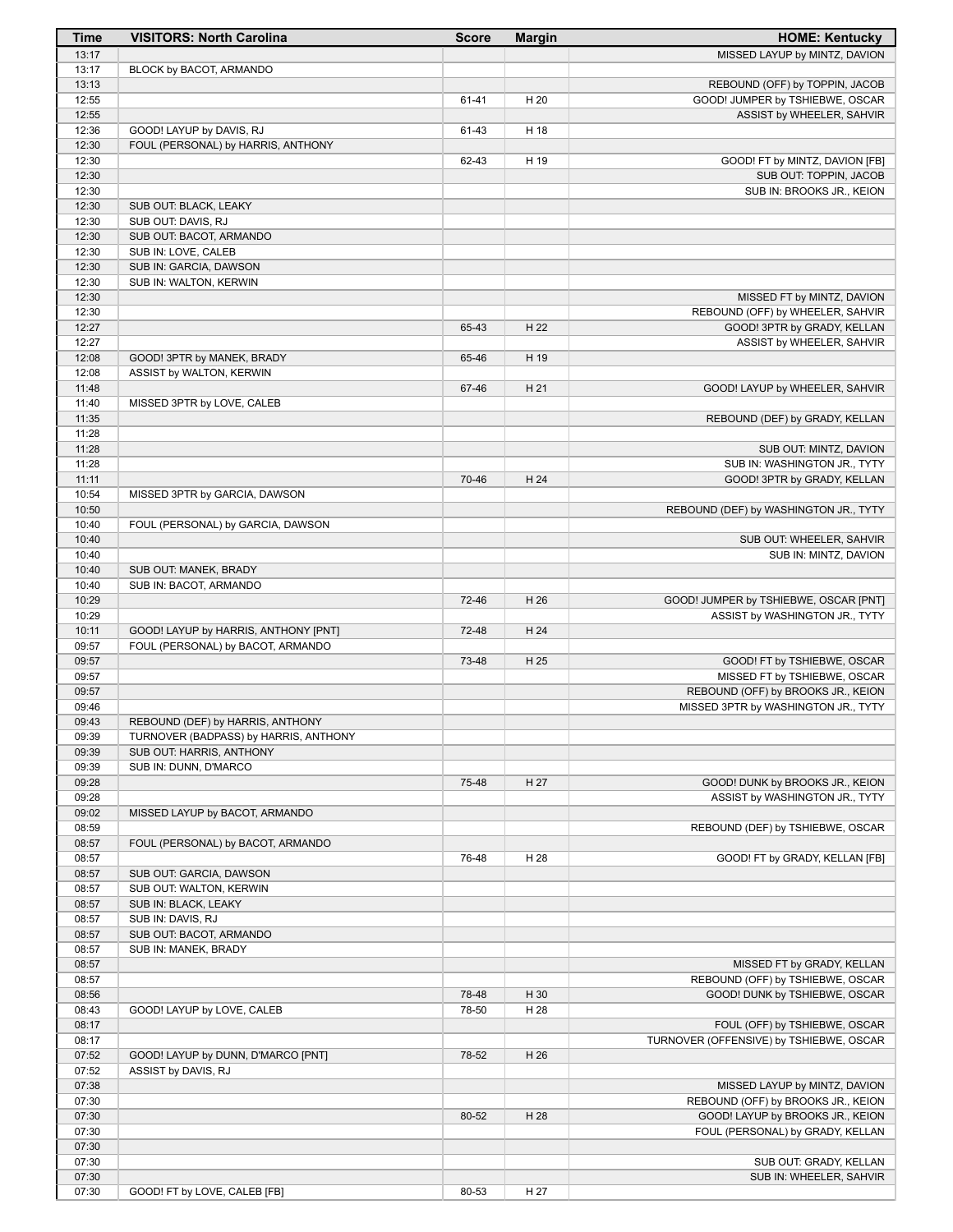| Time           | <b>VISITORS: North Carolina</b>                 | <b>Score</b> | <b>Margin</b> | <b>HOME: Kentucky</b>                                                  |
|----------------|-------------------------------------------------|--------------|---------------|------------------------------------------------------------------------|
| 07:30          | GOOD! FT by LOVE, CALEB [FB]                    | 80-54        | H 26          |                                                                        |
| 07:10          |                                                 | 82-54        | H 28          | GOOD! LAYUP by WASHINGTON JR., TYTY [PNT]                              |
| 07:00          | MISSED 3PTR by BLACK, LEAKY                     |              |               |                                                                        |
| 06:56          |                                                 |              |               | REBOUND (DEF) by TEAM                                                  |
| 06:56          | SUB OUT: BLACK, LEAKY                           |              |               |                                                                        |
| 06:56<br>06:56 | SUB OUT: DUNN, D'MARCO<br>SUB OUT: MANEK, BRADY |              |               |                                                                        |
| 06:56          | SUB IN: STYLES, DONTREZ                         |              |               |                                                                        |
| 06:56          | SUB IN: BACOT, ARMANDO                          |              |               |                                                                        |
| 06:56          | SUB IN: MCKOY, JUSTIN                           |              |               |                                                                        |
| 06:39          |                                                 | 84-54        | H 30          | GOOD! LAYUP by BROOKS JR., KEION                                       |
| 06:39          |                                                 |              |               | ASSIST by WHEELER, SAHVIR                                              |
| 06:32          | <b>TIMEOUT 30SEC</b>                            |              |               |                                                                        |
| 06:15          | TURNOVER (BADPASS) by LOVE, CALEB               |              |               |                                                                        |
| 06:15<br>06:08 |                                                 | 86-54        | H 32          | STEAL by WASHINGTON JR., TYTY<br>GOOD! LAYUP by BROOKS JR., KEION [FB] |
| 06:08          |                                                 |              |               | ASSIST by WASHINGTON JR., TYTY                                         |
| 05:59          |                                                 |              |               | FOUL (PERSONAL) by BROOKS JR., KEION                                   |
| 05:59          | MISSED FT by DAVIS, RJ                          |              |               |                                                                        |
| 05:59          | REBOUND (OFF) by TEAM                           |              |               |                                                                        |
| 05:59          | GOOD! FT by DAVIS, RJ                           | 86-55        | H 31          |                                                                        |
| 05:46          |                                                 |              |               | MISSED JUMPER by TSHIEBWE, OSCAR                                       |
| 05:41          | REBOUND (DEF) by MCKOY, JUSTIN                  |              |               |                                                                        |
| 05:38<br>05:38 | TURNOVER (BADPASS) by LOVE, CALEB               |              |               |                                                                        |
| 05:36          | FOUL (PERSONAL) by MCKOY, JUSTIN                |              |               | STEAL by WASHINGTON JR., TYTY                                          |
| 05:36          |                                                 |              |               | SUB OUT: WASHINGTON JR., TYTY                                          |
| 05:36          |                                                 |              |               | SUB IN: HOPKINS, BRYCE                                                 |
| 05:14          |                                                 | 88-55        | H 33          | GOOD! LAYUP by WHEELER, SAHVIR                                         |
| 05:06          |                                                 |              |               | FOUL (PERSONAL) by TSHIEBWE, OSCAR                                     |
| 05:06          |                                                 |              |               | SUB OUT: TSHIEBWE, OSCAR                                               |
| 05:06          |                                                 |              |               | SUB IN: WARE, LANCE                                                    |
| 05:02<br>04:32 | GOOD! JUMPER by BACOT, ARMANDO                  | 88-57        | H 31          |                                                                        |
| 04:29          | REBOUND (DEF) by STYLES, DONTREZ                |              |               | MISSED JUMPER by BROOKS JR., KEION                                     |
| 04:21          |                                                 |              |               | SUB OUT: BROOKS JR., KEION                                             |
| 04:21          |                                                 |              |               | SUB IN: TOPPIN, JACOB                                                  |
| 04:17          |                                                 |              |               | FOUL (PERSONAL) by WARE, LANCE                                         |
| 04:17          |                                                 |              |               | SUB OUT: MINTZ, DAVION                                                 |
| 04:17          |                                                 |              |               | SUB IN: GRADY, KELLAN                                                  |
| 04:17          | GOOD! FT by BACOT, ARMANDO                      | 88-58        | H 30          |                                                                        |
| 04:17<br>04:17 | MISSED FT by BACOT, ARMANDO                     |              |               | REBOUND (DEF) by TOPPIN, JACOB                                         |
| 04:00          |                                                 |              |               | MISSED JUMPER by WARE, LANCE                                           |
| 03:57          | REBOUND (DEF) by BACOT, ARMANDO                 |              |               |                                                                        |
| 03:53          |                                                 |              |               | FOUL (PERSONAL) by WARE, LANCE                                         |
| 03:53          |                                                 |              |               |                                                                        |
| 03:53          | SUB OUT: LOVE, CALEB                            |              |               |                                                                        |
| 03:53          | SUB IN: DUNN, D'MARCO                           |              |               |                                                                        |
| 03:53<br>03:53 | MISSED FT by DAVIS, RJ<br>REBOUND (OFF) by TEAM |              |               |                                                                        |
| 03:53          | GOOD! FT by DAVIS, RJ [FB]                      | 88-59        | H 29          |                                                                        |
| 03:37          |                                                 | 90-59        | H 31          | GOOD! JUMPER by GRADY, KELLAN [PNT]                                    |
| 03:15          |                                                 |              |               | FOUL (PERSONAL) by HOPKINS, BRYCE                                      |
| 03:15          | GOOD! FT by STYLES, DONTREZ                     | 90-60        | H 30          |                                                                        |
| 03:15          | SUB OUT: DAVIS, RJ                              |              |               |                                                                        |
| 03:15          | SUB IN: HARRIS, ANTHONY                         |              |               |                                                                        |
| 03:15          | GOOD! FT by STYLES, DONTREZ                     | 90-61        | H 29          |                                                                        |
| 02:57<br>02:57 | BLOCK by STYLES, DONTREZ                        |              |               | MISSED JUMPER by HOPKINS, BRYCE                                        |
| 02:52          | REBOUND (DEF) by STYLES, DONTREZ                |              |               |                                                                        |
| 02:47          | MISSED 3PTR by DUNN, D'MARCO                    |              |               |                                                                        |
| 02:42          |                                                 |              |               | REBOUND (DEF) by HOPKINS, BRYCE                                        |
| 02:23          |                                                 | 93-61        | H 32          | GOOD! 3PTR by HOPKINS, BRYCE                                           |
| 02:23          |                                                 |              |               | ASSIST by WHEELER, SAHVIR                                              |
| 02:13          | MISSED LAYUP by HARRIS, ANTHONY                 |              |               |                                                                        |
| 02:07          |                                                 |              |               | REBOUND (DEF) by GRADY, KELLAN                                         |
| 02:04<br>02:04 |                                                 | 95-61        | H 34          | GOOD! JUMPER by TOPPIN, JACOB<br>ASSIST by WHEELER, SAHVIR             |
| 01:41          |                                                 |              |               | FOUL (PERSONAL) by WHEELER, SAHVIR                                     |
| 01:41          |                                                 |              |               | SUB OUT: TOPPIN, JACOB                                                 |
| 01:41          |                                                 |              |               | SUB IN: COLLINS, DAIMION                                               |
| 01:41          | SUB OUT: BACOT, ARMANDO                         |              |               |                                                                        |
| 01:41          | SUB IN: WALTON, KERWIN                          |              |               |                                                                        |
| 01:41          | GOOD! FT by HARRIS, ANTHONY                     | 95-62        | H 33          |                                                                        |
| 01:41          | GOOD! FT by HARRIS, ANTHONY                     | 95-63        | H 32          |                                                                        |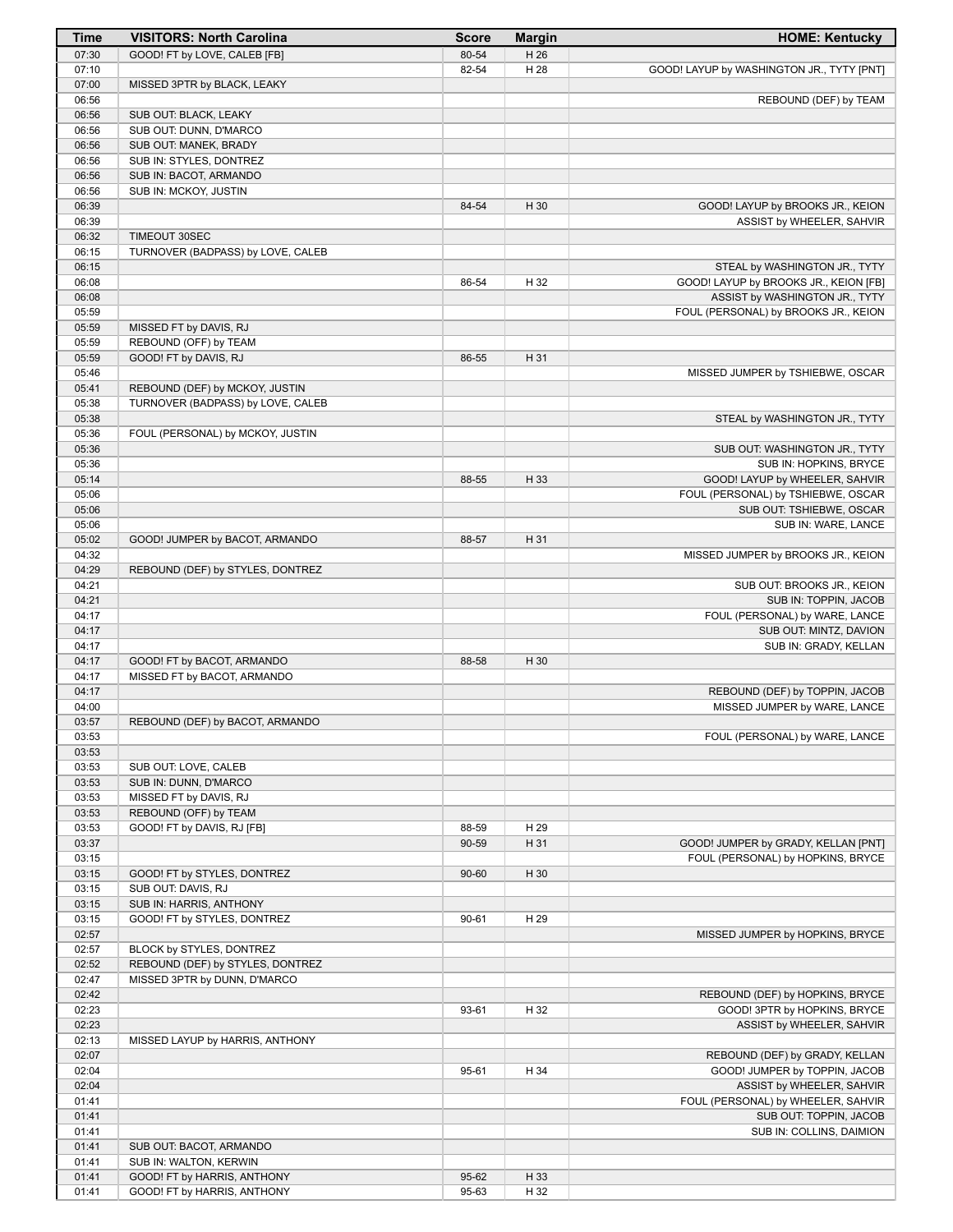| Time  | <b>VISITORS: North Carolina</b>        | <b>Score</b> | <b>Margin</b> | <b>HOME: Kentucky</b>                  |
|-------|----------------------------------------|--------------|---------------|----------------------------------------|
| 01:20 |                                        | 98-63        | H 35          | GOOD! 3PTR by GRADY, KELLAN            |
| 01:20 |                                        |              |               | ASSIST by WARE, LANCE                  |
| 01:09 | MISSED JUMPER by DUNN, D'MARCO         |              |               |                                        |
| 01:09 | REBOUND (OFF) by TEAM                  |              |               |                                        |
| 01:09 |                                        |              |               | BLOCK by COLLINS, DAIMION              |
| 01:01 | MISSED 3PTR by WALTON, KERWIN          |              |               |                                        |
| 00:54 |                                        |              |               | REBOUND (DEF) by GRADY, KELLAN         |
| 00:53 |                                        |              |               | TURNOVER (BADPASS) by WARE, LANCE      |
| 00:53 | STEAL by MCKOY, JUSTIN                 |              |               |                                        |
| 00:47 | GOOD! LAYUP by HARRIS, ANTHONY [FB]    | 98-65        | H 33          |                                        |
| 00:47 | ASSIST by MCKOY, JUSTIN                |              |               |                                        |
| 00:42 |                                        |              |               | SUB OUT: WHEELER, SAHVIR               |
| 00:42 |                                        |              |               | SUB OUT: GRADY, KELLAN                 |
| 00:42 |                                        |              |               | SUB OUT: WARE, LANCE                   |
| 00:42 |                                        |              |               | SUB IN: CANADA, BRENNAN                |
| 00:42 |                                        |              |               | SUB IN: PAYNE, ZAN                     |
| 00:42 |                                        |              |               | SUB IN: WATKINS, KAREEM                |
| 00:36 |                                        |              |               | MISSED LAYUP by COLLINS, DAIMION       |
| 00:36 | REBOUND (DEF) by MCKOY, JUSTIN         |              |               |                                        |
| 00:36 |                                        |              |               | FOUL (PERSONAL) by PAYNE, ZAN          |
| 00:36 | GOOD! FT by MCKOY, JUSTIN [FB]         | 98-66        | H 32          |                                        |
| 00:36 | GOOD! FT by MCKOY, JUSTIN [FB]         | 98-67        | H 31          |                                        |
| 00:21 |                                        |              |               | TURNOVER (BADPASS) by COLLINS, DAIMION |
| 00:16 | TURNOVER (LOSTBALL) by HARRIS, ANTHONY |              |               |                                        |
| 00:16 |                                        |              |               | STEAL by COLLINS, DAIMION              |
| 00:12 |                                        |              |               | MISSED LAYUP by COLLINS, DAIMION       |
| 00:12 | BLOCK by MCKOY, JUSTIN                 |              |               |                                        |
| 00:12 |                                        |              |               | REBOUND (OFF) by TEAM                  |
| 00:08 |                                        |              |               | TURNOVER (BADPASS) by COLLINS, DAIMION |
| 00:08 | STEAL by DUNN, D'MARCO                 |              |               |                                        |
| 00:04 | GOOD! DUNK by DUNN, D'MARCO [FB]       | 98-69        | H 29          |                                        |

# **North Carolina 69, Kentucky 98**

| <b>Points (This Period)</b> | <b>UNC</b>     | <b>KEN</b>     |
|-----------------------------|----------------|----------------|
| In the Paint                | 20             | 36             |
| Off Turns                   | 6              | 12             |
| 2nd Chance                  |                |                |
| Fast Break                  | 11             |                |
| Bench                       | 19             |                |
| Per Poss                    | 1.081<br>20/37 | 1.568<br>27/37 |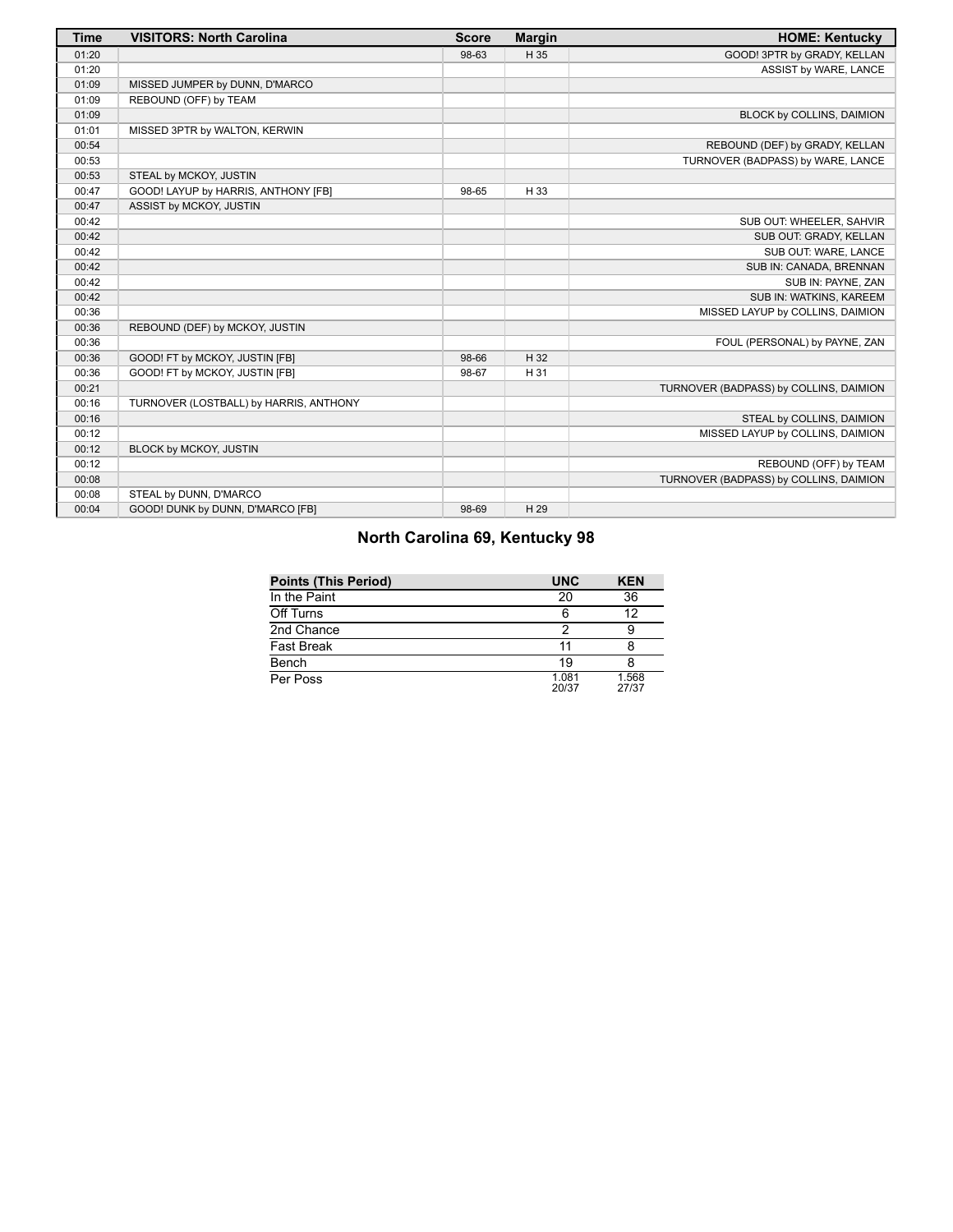#### **Official Scoring/Possession Reference Chart North Carolina vs Kentucky Period 1 December 18, 2021 at T-Mobile Arena - Las Vegas**



**Period 1**

#### **Starters:**

North Carolina: 1 BLACK,LEAKY (G); 2 LOVE,CALEB (G); 4 DAVIS,RJ (G); 5 BACOT,ARMANDO (F); 13 GARCIA,DAWSON (F);<br>**Kentucky**: 2 WHEELER,SAHVIR (G); 3 WASHINGTON JR.,TYTY (G); 12 BROOKS JR.,KEION (F); 31 GRADY,KELLAN (G); 34

| <b>Time</b> | <b>VISITORS: North Carolina</b>    | <b>Score</b> | <b>Margin</b>  | <b>HOME: Kentucky</b>                      |
|-------------|------------------------------------|--------------|----------------|--------------------------------------------|
| 18:24       | GOOD! JUMPER by BACOT, ARMANDO     | $0 - 2$      | V <sub>2</sub> |                                            |
| 18:10       |                                    | $2 - 2$      | T              | GOOD! LAYUP by TSHIEBWE, OSCAR [PNT]       |
| 18:10       |                                    | $3 - 2$      | H <sub>1</sub> | GOOD! FT by TSHIEBWE, OSCAR                |
| 17:56       |                                    | $5-2$        | $H_3$          | GOOD! LAYUP by WHEELER, SAHVIR             |
| 17:23       |                                    | $7-2$        | H <sub>5</sub> | GOOD! JUMPER by WASHINGTON JR., TYTY [PNT] |
| 17:03       | GOOD! JUMPER by GARCIA, DAWSON     | $7 - 4$      | $H_3$          |                                            |
| 16:34       |                                    | $9 - 4$      | H <sub>5</sub> | GOOD! LAYUP by WHEELER, SAHVIR [PNT]       |
| 15:48       | GOOD! LAYUP by BACOT, ARMANDO      | $9-6$        | $H_3$          |                                            |
| 15:39       |                                    | $11 - 6$     | H <sub>5</sub> | GOOD! LAYUP by WHEELER, SAHVIR [PNT]       |
| 13:33       |                                    | $14-6$       | H 8            | GOOD! 3PTR by MINTZ, DAVION                |
| 12:55       |                                    | $17-6$       | H 11           | GOOD! 3PTR by GRADY, KELLAN                |
| 12:11       |                                    | $18-6$       | H 12           | GOOD! FT by TOPPIN, JACOB                  |
| 12:11       |                                    | $19-6$       | H 13           | GOOD! FT by TOPPIN, JACOB                  |
| 11:24       | GOOD! DUNK by BACOT, ARMANDO       | $19-8$       | H 11           |                                            |
| 10:23       |                                    | $21 - 8$     | H 13           | GOOD! DUNK by HOPKINS, BRYCE [FB]          |
| 10:05       |                                    | $23 - 8$     | H 15           | GOOD! LAYUP by WHEELER, SAHVIR [FB]        |
| 09:44       | GOOD! FT by BACOT, ARMANDO         | $23-9$       | H 14           |                                            |
| 09:14       | GOOD! LAYUP by BACOT, ARMANDO      | $23 - 11$    | H 12           |                                            |
| 08:56       |                                    | $25 - 11$    | H 14           | GOOD! JUMPER by BROOKS JR., KEION          |
| 08:13       |                                    | $28-11$      | H 17           | GOOD! 3PTR by WASHINGTON JR., TYTY         |
| 08:01       | GOOD! FT by BACOT, ARMANDO         | 28-12        | H 16           |                                            |
| 08:01       | GOOD! FT by BACOT, ARMANDO         | 28-13        | H 15           |                                            |
| 07:34       |                                    | 29-13        | H 16           | GOOD! FT by WARE, LANCE                    |
| 06:48       | GOOD! FT by GARCIA, DAWSON         | 29-14        | H 15           |                                            |
| 06:48       | GOOD! FT by GARCIA, DAWSON         | 29-15        | H 14           |                                            |
| 06:06       |                                    | $31 - 15$    | H 16           | GOOD! JUMPER by WASHINGTON JR., TYTY       |
| 05:49       | GOOD! FT by DAVIS, RJ              | $31 - 16$    | H 15           |                                            |
| 05:49       | GOOD! FT by DAVIS, RJ              | $31 - 17$    | H 14           |                                            |
| 04:53       |                                    | $33 - 17$    | H 16           | GOOD! JUMPER by WHEELER, SAHVIR [PNT]      |
| 04:21       |                                    | $35 - 17$    | H 18           | GOOD! LAYUP by WHEELER, SAHVIR [FB]        |
| 03:27       | GOOD! JUMPER by DAVIS, RJ [PNT]    | 35-19        | H 16           |                                            |
| 03:09       |                                    | 36-19        | H 17           | GOOD! FT by TOPPIN, JACOB                  |
| 02:52       | GOOD! JUMPER by MANEK, BRADY [PNT] | 36-21        | H 15           |                                            |
| 02:32       |                                    | $37 - 21$    | H 16           | GOOD! FT by MINTZ, DAVION                  |
| 02:32       |                                    | 38-21        | H 17           | GOOD! FT by MINTZ, DAVION                  |
| 02:13       | GOOD! FT by BACOT, ARMANDO         | 38-22        | H 16           |                                            |
| 02:13       | GOOD! FT by BACOT, ARMANDO         | 38-23        | H 15           |                                            |
| 01:47       | GOOD! LAYUP by BACOT, ARMANDO      | 38-25        | H 13           |                                            |
| 01:13       | GOOD! LAYUP by BACOT, ARMANDO      | 38-27        | H 11           |                                            |
| 01:01       |                                    | 40-27        | H 13           | GOOD! JUMPER by WHEELER, SAHVIR            |
| 00:35       | GOOD! LAYUP by BLACK, LEAKY        | 40-29        | H 11           |                                            |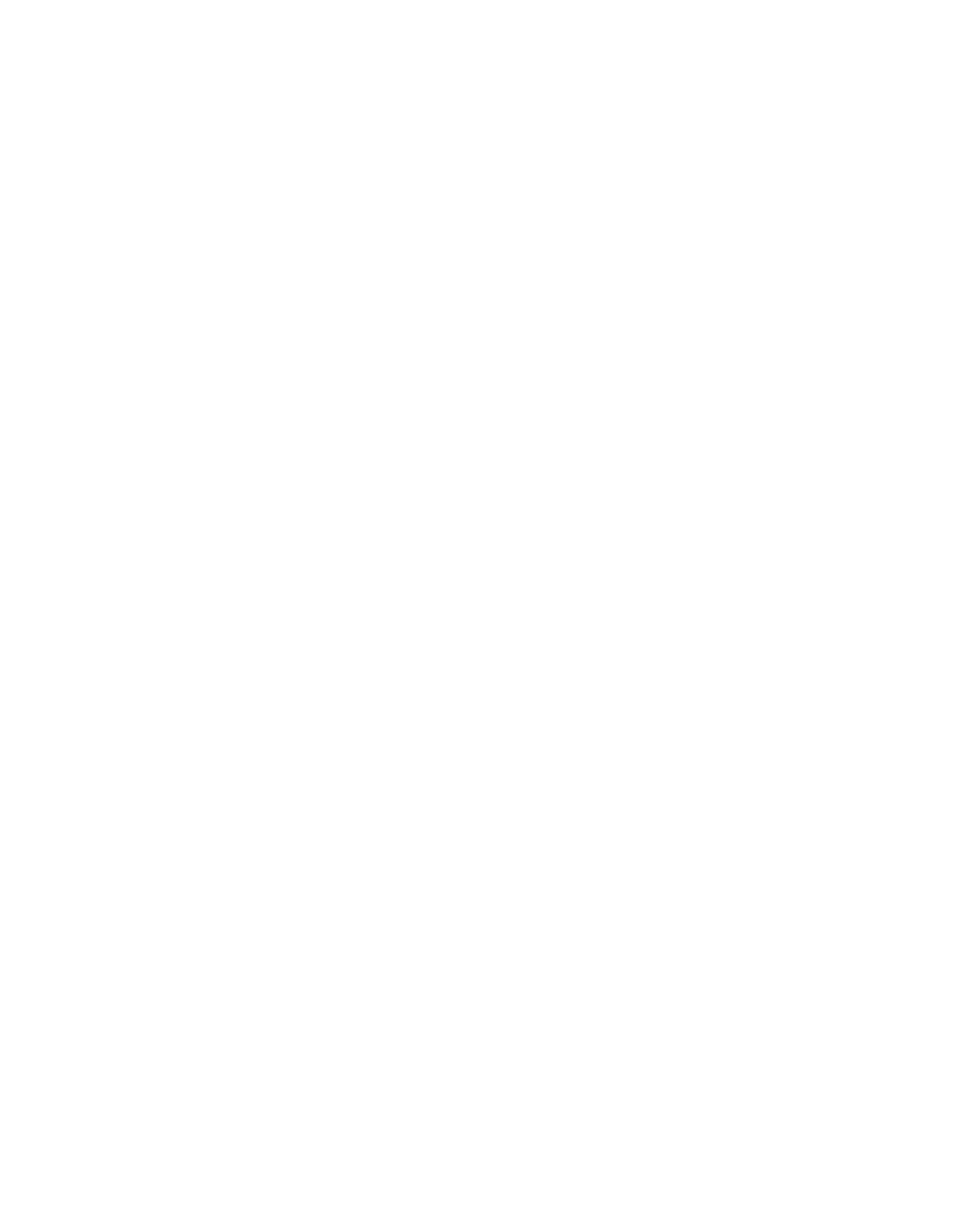#### **Official Scoring/Possession Reference Chart North Carolina vs Kentucky Period 2 December 18, 2021 at T-Mobile Arena - Las Vegas**



#### **Period 2**

#### **Starters:**

North Carolina: 1 BLACK,LEAKY (G); 2 LOVE,CALEB (G); 4 DAVIS,RJ (G); 5 BACOT,ARMANDO (F); 13 GARCIA,DAWSON (F);<br>**Kentucky**: 2 WHEELER,SAHVIR (G); 3 WASHINGTON JR.,TYTY (G); 12 BROOKS JR.,KEION (F); 31 GRADY,KELLAN (G); 34

| <b>Time</b> | <b>VISITORS: North Carolina</b>      | <b>Score</b> | <b>Margin</b> | <b>HOME: Kentucky</b>                     |
|-------------|--------------------------------------|--------------|---------------|-------------------------------------------|
| 19:47       |                                      | 43-29        | H 14          | GOOD! 3PTR by GRADY, KELLAN               |
| 19:10       |                                      | 45-29        | H 16          | GOOD! LAYUP by WHEELER, SAHVIR            |
| 19:02       | GOOD! FT by LOVE, CALEB [FB]         | 45-30        | H 15          |                                           |
| 19:02       | GOOD! FT by LOVE, CALEB [FB]         | 45-31        | H 14          |                                           |
| 18:25       | GOOD! LAYUP by GARCIA, DAWSON [PNT]  | 45-33        | H 12          |                                           |
| 18:21       |                                      | 47-33        | H 14          | GOOD! LAYUP by WHEELER, SAHVIR [FB]       |
| 18:06       |                                      | 49-33        | H 16          | GOOD! DUNK by TOPPIN, JACOB [FB]          |
| 17:57       | GOOD! JUMPER by LOVE, CALEB          | 49-35        | H 14          |                                           |
| 16:45       |                                      | 51-35        | H 16          | GOOD! LAYUP by WHEELER, SAHVIR            |
| 16:18       |                                      | 53-35        | H 18          | GOOD! LAYUP by TSHIEBWE, OSCAR            |
| 15:59       | GOOD! DUNK by MANEK, BRADY [PNT]     | 53-37        | H 16          |                                           |
| 15:31       |                                      | 55-37        | H 18          | GOOD! JUMPER by TSHIEBWE, OSCAR [PNT]     |
| 14:54       |                                      | 56-37        | H 19          | GOOD! FT by WHEELER, SAHVIR               |
| 14:54       |                                      | 57-37        | H 20          | GOOD! FT by WHEELER, SAHVIR               |
| 14:43       | GOOD! LAYUP by BACOT, ARMANDO        | 57-39        | H 18          |                                           |
| 14:11       |                                      | 59-39        | H 20          | GOOD! JUMPER by TSHIEBWE, OSCAR [PNT]     |
| 13:46       | GOOD! JUMPER by DAVIS, RJ [PNT]      | 59-41        | H 18          |                                           |
| 12:55       |                                      | 61-41        | H 20          | GOOD! JUMPER by TSHIEBWE, OSCAR           |
| 12:36       | GOOD! LAYUP by DAVIS, RJ             | 61-43        | H 18          |                                           |
| 12:30       |                                      | 62-43        | H 19          | GOOD! FT by MINTZ, DAVION [FB]            |
| 12:27       |                                      | 65-43        | H 22          | GOOD! 3PTR by GRADY, KELLAN               |
| 12:08       | GOOD! 3PTR by MANEK, BRADY           | 65-46        | H 19          |                                           |
| 11:48       |                                      | 67-46        | H 21          | GOOD! LAYUP by WHEELER, SAHVIR            |
| 11:11       |                                      | 70-46        | H 24          | GOOD! 3PTR by GRADY, KELLAN               |
| 10:29       |                                      | 72-46        | H 26          | GOOD! JUMPER by TSHIEBWE, OSCAR [PNT]     |
| 10:11       | GOOD! LAYUP by HARRIS, ANTHONY [PNT] | 72-48        | H 24          |                                           |
| 09:57       |                                      | 73-48        | H 25          | GOOD! FT by TSHIEBWE, OSCAR               |
| 09:28       |                                      | 75-48        | H 27          | GOOD! DUNK by BROOKS JR., KEION           |
| 08:57       |                                      | 76-48        | H 28          | GOOD! FT by GRADY, KELLAN [FB]            |
| 08:56       |                                      | 78-48        | H 30          | GOOD! DUNK by TSHIEBWE, OSCAR             |
| 08:43       | GOOD! LAYUP by LOVE, CALEB           | 78-50        | H 28          |                                           |
| 07:52       | GOOD! LAYUP by DUNN, D'MARCO [PNT]   | 78-52        | H 26          |                                           |
| 07:30       |                                      | 80-52        | H 28          | GOOD! LAYUP by BROOKS JR., KEION          |
| 07:30       | GOOD! FT by LOVE, CALEB [FB]         | 80-53        | H 27          |                                           |
| 07:30       | GOOD! FT by LOVE, CALEB [FB]         | 80-54        | H 26          |                                           |
| 07:10       |                                      | 82-54        | H 28          | GOOD! LAYUP by WASHINGTON JR., TYTY [PNT] |
| 06:39       |                                      | 84-54        | H 30          | GOOD! LAYUP by BROOKS JR., KEION          |
| 06:08       |                                      | 86-54        | H 32          | GOOD! LAYUP by BROOKS JR., KEION [FB]     |
| 05:59       | GOOD! FT by DAVIS, RJ                | 86-55        | H 31          |                                           |
| 05:14       |                                      | 88-55        | H 33          | GOOD! LAYUP by WHEELER, SAHVIR            |
| 05:02       | GOOD! JUMPER by BACOT, ARMANDO       | 88-57        | H 31          |                                           |
| 04:17       | GOOD! FT by BACOT, ARMANDO           | 88-58        | H 30          |                                           |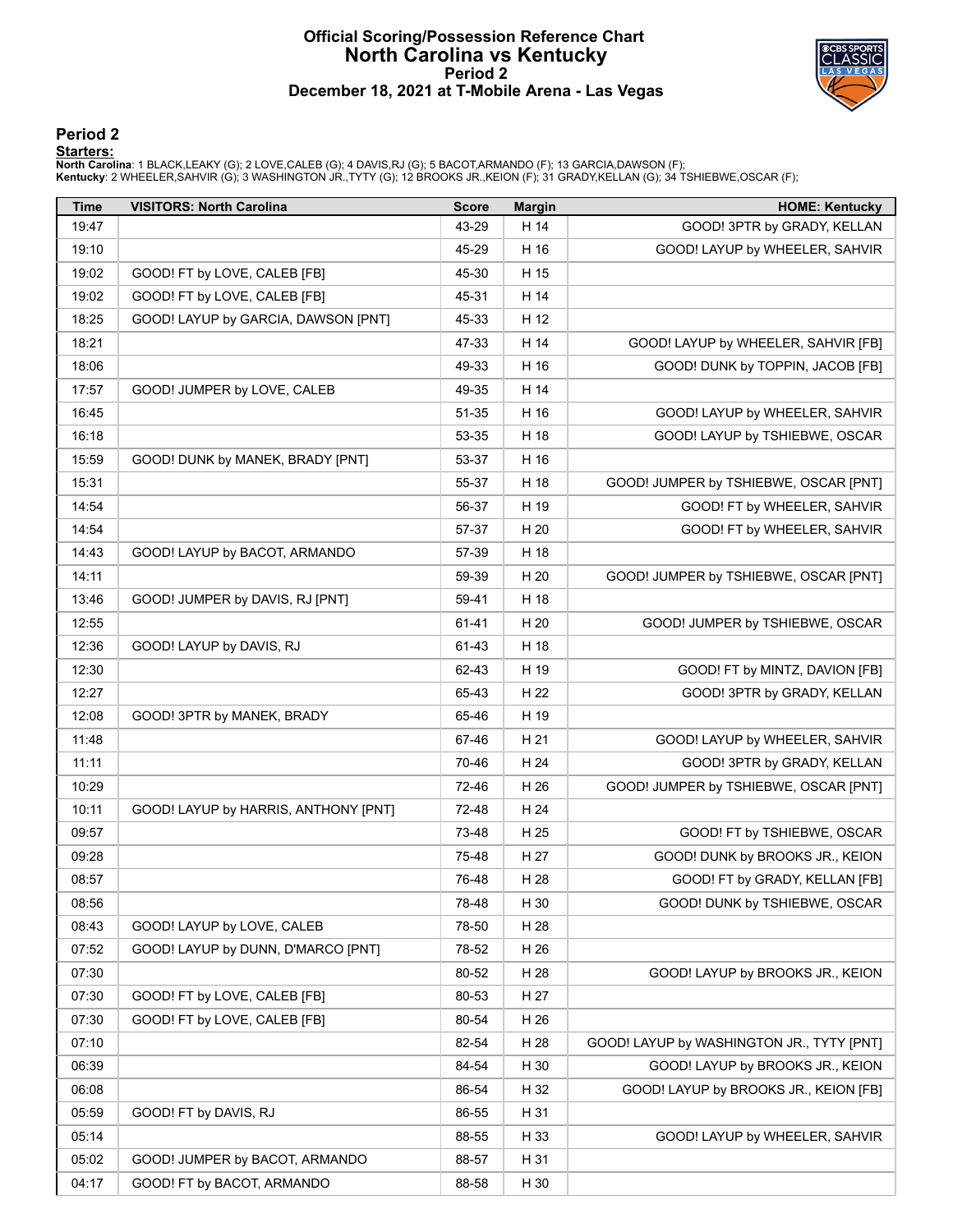| Time  | <b>VISITORS: North Carolina</b>     | <b>Score</b> | <b>Margin</b> | <b>HOME: Kentucky</b>               |
|-------|-------------------------------------|--------------|---------------|-------------------------------------|
| 03:53 | GOOD! FT by DAVIS, RJ [FB]          | 88-59        | H 29          |                                     |
| 03:37 |                                     | 90-59        | H 31          | GOOD! JUMPER by GRADY, KELLAN [PNT] |
| 03:15 | GOOD! FT by STYLES, DONTREZ         | $90 - 60$    | H 30          |                                     |
| 03:15 | GOOD! FT by STYLES, DONTREZ         | $90 - 61$    | H 29          |                                     |
| 02:23 |                                     | 93-61        | H 32          | GOOD! 3PTR by HOPKINS, BRYCE        |
| 02:04 |                                     | 95-61        | H 34          | GOOD! JUMPER by TOPPIN, JACOB       |
| 01:41 | GOOD! FT by HARRIS, ANTHONY         | 95-62        | H 33          |                                     |
| 01:41 | GOOD! FT by HARRIS, ANTHONY         | 95-63        | H 32          |                                     |
| 01:20 |                                     | 98-63        | H 35          | GOOD! 3PTR by GRADY, KELLAN         |
| 00:47 | GOOD! LAYUP by HARRIS, ANTHONY [FB] | 98-65        | H 33          |                                     |
| 00:36 | GOOD! FT by MCKOY, JUSTIN [FB]      | 98-66        | H 32          |                                     |
| 00:36 | GOOD! FT by MCKOY, JUSTIN [FB]      | 98-67        | H 31          |                                     |
| 00:04 | GOOD! DUNK by DUNN, D'MARCO [FB]    | 98-69        | H 29          |                                     |

**North Carolina 69, Kentucky 98**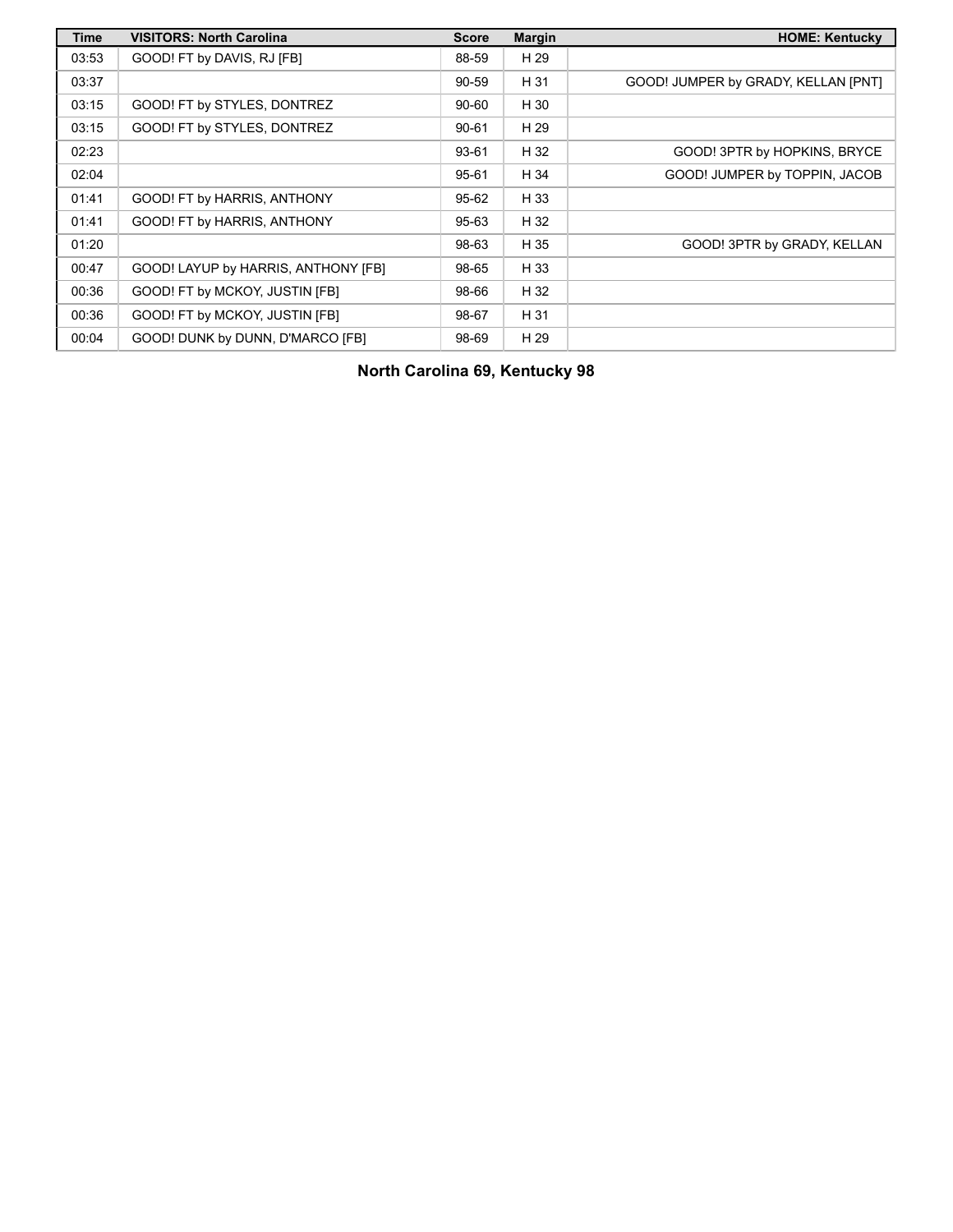### **Official Substitutions Log North Carolina vs Kentucky Period 1 December 18, 2021 at T-Mobile Arena - Las Vegas**

| <b>VISITORS: North Carolina</b> | Time           | <b>Score</b> | <b>HOME: Kentucky</b>                               |
|---------------------------------|----------------|--------------|-----------------------------------------------------|
| 1 BLACK, LEAKY                  |                |              | 2 WHEELER, SAHVIR                                   |
| 2 LOVE, CALEB                   |                |              | 3 WASHINGTON JR., TYTY                              |
| 4 DAVIS, RJ                     |                |              | 12 BROOKS JR., KEION                                |
| 5 BACOT, ARMANDO                |                |              | 31 GRADY, KELLAN                                    |
| 13 GARCIA, DAWSON               |                |              | 34 TSHIEBWE, OSCAR                                  |
|                                 | 16:10          | $4 - 9$      | SUB OUT: BROOKS JR., KEION                          |
|                                 | 16:10          |              | SUB IN: TOPPIN, JACOB                               |
|                                 | 15:26          | $6 - 11$     | SUB OUT: WHEELER, SAHVIR                            |
|                                 | 15:26          |              | SUB IN: MINTZ, DAVION                               |
|                                 | 12:37          | $6 - 17$     | SUB OUT: WASHINGTON JR., TYTY                       |
|                                 | 12:37          |              | SUB OUT: TSHIEBWE, OSCAR                            |
|                                 | 12:37          |              | SUB IN: WHEELER, SAHVIR                             |
|                                 | 12:37          |              | SUB IN: COLLINS, DAIMION                            |
| SUB OUT: 1 BLACK, LEAKY         | 12:37          |              |                                                     |
| SUB OUT: 5 BACOT, ARMANDO       | 12:37          |              |                                                     |
| SUB IN: 0 HARRIS, ANTHONY       | 12:37          |              |                                                     |
| SUB IN: 45 MANEK, BRADY         | 12:37          |              |                                                     |
| SUB OUT: 4 DAVIS, RJ            | 12:24          | $6 - 17$     |                                                     |
| SUB IN: 24 WALTON, KERWIN       | 12:24          |              |                                                     |
|                                 | 12:11          | $6 - 18$     | SUB OUT: GRADY, KELLAN                              |
| SUB OUT: 45 MANEK, BRADY        | 12:11          |              | SUB IN: HOPKINS, BRYCE                              |
|                                 | 11:35          | $6 - 19$     |                                                     |
| SUB IN: 5 BACOT, ARMANDO        | 11:35          |              |                                                     |
|                                 | 09:48<br>09:48 | $8 - 23$     | SUB OUT: COLLINS, DAIMION<br>SUB OUT: MINTZ, DAVION |
|                                 | 09:48          |              | SUB IN: WASHINGTON JR., TYTY                        |
|                                 | 09:48          |              | SUB IN: WARE, LANCE                                 |
| SUB OUT: 13 GARCIA, DAWSON      | 09:48          |              |                                                     |
| SUB OUT: 24 WALTON, KERWIN      | 09:48          |              |                                                     |
| SUB IN: 4 DAVIS, RJ             | 09:48          |              |                                                     |
| SUB IN: 45 MANEK, BRADY         | 09:48          |              |                                                     |
| SUB OUT: 2 LOVE, CALEB          | 09:44          | $8 - 23$     |                                                     |
| SUB IN: 1 BLACK, LEAKY          | 09:44          |              |                                                     |
|                                 | 09:44          |              | SUB OUT: TOPPIN, JACOB                              |
|                                 | 09:44          |              | SUB IN: BROOKS JR., KEION                           |
|                                 | 08:01          | 12-28        | SUB OUT: HOPKINS, BRYCE                             |
|                                 | 08:01          |              | SUB IN: GRADY, KELLAN                               |
| SUB OUT: 0 HARRIS, ANTHONY      | 08:01          |              |                                                     |
| SUB IN: 11 DUNN, D'MARCO        | 08:01          |              |                                                     |
| SUB OUT: 5 BACOT, ARMANDO       | 07:34          | 13-28        |                                                     |
| SUB IN: 13 GARCIA, DAWSON       | 07:34          |              |                                                     |
|                                 | 05:49          | 16-31        | SUB OUT: GRADY, KELLAN                              |
|                                 | 05:49          |              | SUB OUT: WARE, LANCE                                |
|                                 | 05:49          |              | SUB IN: COLLINS, DAIMION                            |
|                                 | 05:49          |              | SUB IN: MINTZ, DAVION                               |
| SUB OUT: 45 MANEK, BRADY        | 05:49          |              |                                                     |
| SUB IN: 5 BACOT, ARMANDO        | 05:49          |              |                                                     |
|                                 | 05:19          | 17-31        | SUB OUT: COLLINS, DAIMION                           |
|                                 | 05:19          |              | SUB OUT: BROOKS JR., KEION                          |
|                                 | 05:19          |              | SUB IN: TOPPIN, JACOB                               |
|                                 | 05:19          |              | SUB IN: WARE, LANCE                                 |
| SUB OUT: 11 DUNN, D'MARCO       | 05:19          |              |                                                     |
| SUB IN: 2 LOVE, CALEB           | 05:19          |              |                                                     |
|                                 | 04:47          | 17-33        | SUB OUT: WASHINGTON JR., TYTY                       |
|                                 | 04:47          |              | SUB IN: GRADY, KELLAN                               |
| SUB OUT: 4 DAVIS, RJ            | 04:47          |              |                                                     |
| SUB IN: 0 HARRIS, ANTHONY       | 04:47          |              |                                                     |
| SUB OUT: 0 HARRIS, ANTHONY      | 03:42          | 17-35        |                                                     |
| SUB IN: 4 DAVIS, RJ             | 03:42          |              |                                                     |
|                                 | 03:09          | 19-35        | SUB OUT: WHEELER, SAHVIR                            |
|                                 | 03:09          |              | SUB IN: WASHINGTON JR., TYTY                        |
| SUB OUT: 13 GARCIA, DAWSON      | 03:09          |              |                                                     |
| SUB IN: 45 MANEK, BRADY         | 03:09          |              |                                                     |
|                                 | 01:34          | 25-38        | SUB OUT: WASHINGTON JR., TYTY                       |
|                                 | 01:34          |              | SUB IN: WHEELER, SAHVIR                             |
| SUB OUT: 5 BACOT, ARMANDO       | 00:21          | 29-40        |                                                     |
| SUB IN: 22 MCKOY, JUSTIN        | 00:21          |              |                                                     |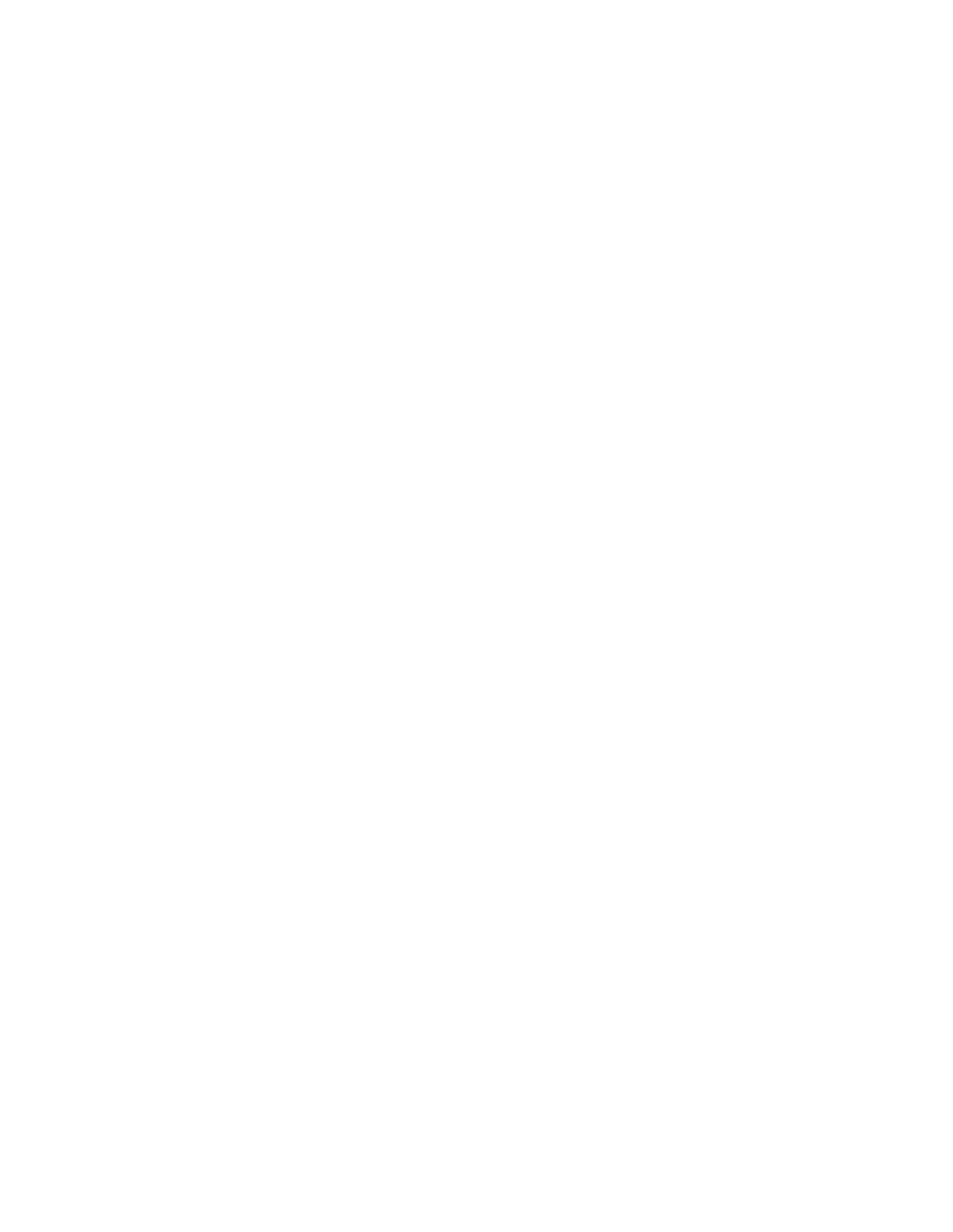#### **Official Substitutions Log North Carolina vs Kentucky Period 2 December 18, 2021 at T-Mobile Arena - Las Vegas**

| <b>VISITORS: North Carolina</b>                      | <b>Time</b>    | <b>Score</b> | <b>HOME: Kentucky</b>                                   |
|------------------------------------------------------|----------------|--------------|---------------------------------------------------------|
| 1 BLACK, LEAKY                                       |                |              | 2 WHEELER.SAHVIR                                        |
| 2 LOVE, CALEB                                        |                |              | 3 WASHINGTON JR., TYTY                                  |
| 4 DAVIS, RJ                                          |                |              | 12 BROOKS JR., KEION                                    |
| 5 BACOT, ARMANDO                                     |                |              | 31 GRADY, KELLAN                                        |
| 13 GARCIA, DAWSON                                    | 20:00          |              | 34 TSHIEBWE, OSCAR<br>SUB OUT: TOPPIN, JACOB            |
|                                                      | 20:00          |              | SUB OUT: WARE, LANCE                                    |
|                                                      | 20:00          |              | SUB IN: BROOKS JR., KEION                               |
|                                                      | 20:00          |              | SUB IN: TSHIEBWE, OSCAR                                 |
| SUB OUT: 22 MCKOY, JUSTIN                            | 20:00          |              |                                                         |
| SUB OUT: 45 MANEK, BRADY                             | 20:00          |              |                                                         |
| SUB IN: 5 BACOT, ARMANDO                             | 20:00          |              |                                                         |
| SUB IN: 13 GARCIA.DAWSON                             | 20:00          |              |                                                         |
|                                                      | 18:25          | 33-45        | SUB OUT: BROOKS JR., KEION                              |
|                                                      | 18:25          |              | SUB IN: TOPPIN, JACOB                                   |
| SUB OUT: 2 LOVE, CALEB<br>SUB OUT: 13 GARCIA, DAWSON | 16:17<br>16:17 | 35-53        |                                                         |
| SUB IN: 0 HARRIS, ANTHONY                            | 16:17          |              |                                                         |
| SUB IN: 45 MANEK, BRADY                              | 16:17          |              |                                                         |
|                                                      | 12:30          | 43-62        | SUB OUT: TOPPIN, JACOB                                  |
|                                                      | 12:30          |              | SUB IN: BROOKS JR., KEION                               |
| SUB OUT: 1 BLACK, LEAKY                              | 12:30          |              |                                                         |
| SUB OUT: 4 DAVIS, RJ                                 | 12:30          |              |                                                         |
| SUB OUT: 5 BACOT, ARMANDO                            | 12:30          |              |                                                         |
| SUB IN: 2 LOVE, CALEB                                | 12:30          |              |                                                         |
| SUB IN: 13 GARCIA, DAWSON                            | 12:30          |              |                                                         |
| SUB IN: 24 WALTON, KERWIN                            | 12:30<br>11:28 | 46-67        | SUB OUT: MINTZ, DAVION                                  |
|                                                      | 11:28          |              | SUB IN: WASHINGTON JR., TYTY                            |
|                                                      | 10:40          | 46-70        | SUB OUT: WHEELER, SAHVIR                                |
|                                                      | 10:40          |              | SUB IN: MINTZ, DAVION                                   |
| SUB OUT: 45 MANEK, BRADY                             | 10:40          |              |                                                         |
| SUB IN: 5 BACOT, ARMANDO                             | 10:40          |              |                                                         |
| SUB OUT: 0 HARRIS, ANTHONY                           | 09:39          | 48-73        |                                                         |
| SUB IN: 11 DUNN, D'MARCO                             | 09:39          |              |                                                         |
| SUB OUT: 13 GARCIA, DAWSON                           | 08:57          | 48-76        |                                                         |
| SUB OUT: 24 WALTON, KERWIN                           | 08:57          |              |                                                         |
| SUB IN: 1 BLACK, LEAKY<br>SUB IN: 4 DAVIS, RJ        | 08:57<br>08:57 |              |                                                         |
| SUB OUT: 5 BACOT, ARMANDO                            | 08:57          |              |                                                         |
| SUB IN: 45 MANEK.BRADY                               | 08:57          |              |                                                         |
|                                                      | 07:30          | 52-80        | SUB OUT: GRADY, KELLAN                                  |
|                                                      | 07:30          |              | SUB IN: WHEELER, SAHVIR                                 |
| SUB OUT: 1 BLACK, LEAKY                              | 06:56          | 54-82        |                                                         |
| SUB OUT: 11 DUNN, D'MARCO                            | 06:56          |              |                                                         |
| SUB OUT: 45 MANEK, BRADY                             | 06:56          |              |                                                         |
| SUB IN: 3 STYLES, DONTREZ                            | 06:56          |              |                                                         |
| SUB IN: 5 BACOT, ARMANDO                             | 06:56          |              |                                                         |
| SUB IN: 22 MCKOY, JUSTIN                             | 06:56          |              |                                                         |
|                                                      | 05:36<br>05:36 | 55-86        | SUB OUT: WASHINGTON JR., TYTY<br>SUB IN: HOPKINS, BRYCE |
|                                                      | 05:06          | 55-88        | SUB OUT: TSHIEBWE, OSCAR                                |
|                                                      | 05:06          |              | SUB IN: WARE, LANCE                                     |
|                                                      | 04:21          | 57-88        | SUB OUT: BROOKS JR., KEION                              |
|                                                      | 04:21          |              | SUB IN: TOPPIN, JACOB                                   |
|                                                      | 04:17          | 57-88        | SUB OUT: MINTZ, DAVION                                  |
|                                                      | 04:17          |              | SUB IN: GRADY, KELLAN                                   |
| SUB OUT: 2 LOVE, CALEB                               | 03:53          | 58-88        |                                                         |
| SUB IN: 11 DUNN, D'MARCO                             | 03:53          |              |                                                         |
| SUB OUT: 4 DAVIS, RJ                                 | 03:15          | 60-90        |                                                         |
| SUB IN: 0 HARRIS, ANTHONY                            | 03:15<br>01:41 | 61-95        |                                                         |
|                                                      | 01:41          |              | SUB OUT: TOPPIN, JACOB<br>SUB IN: COLLINS, DAIMION      |
| SUB OUT: 5 BACOT, ARMANDO                            | 01:41          |              |                                                         |
| SUB IN: 24 WALTON, KERWIN                            | 01:41          |              |                                                         |
|                                                      | 00:42          | 65-98        | SUB OUT: WHEELER, SAHVIR                                |
|                                                      | 00:42          |              | SUB OUT: GRADY, KELLAN                                  |
|                                                      | 00:42          |              | SUB OUT: WARE, LANCE                                    |
|                                                      | 00:42          |              | SUB IN: CANADA, BRENNAN                                 |